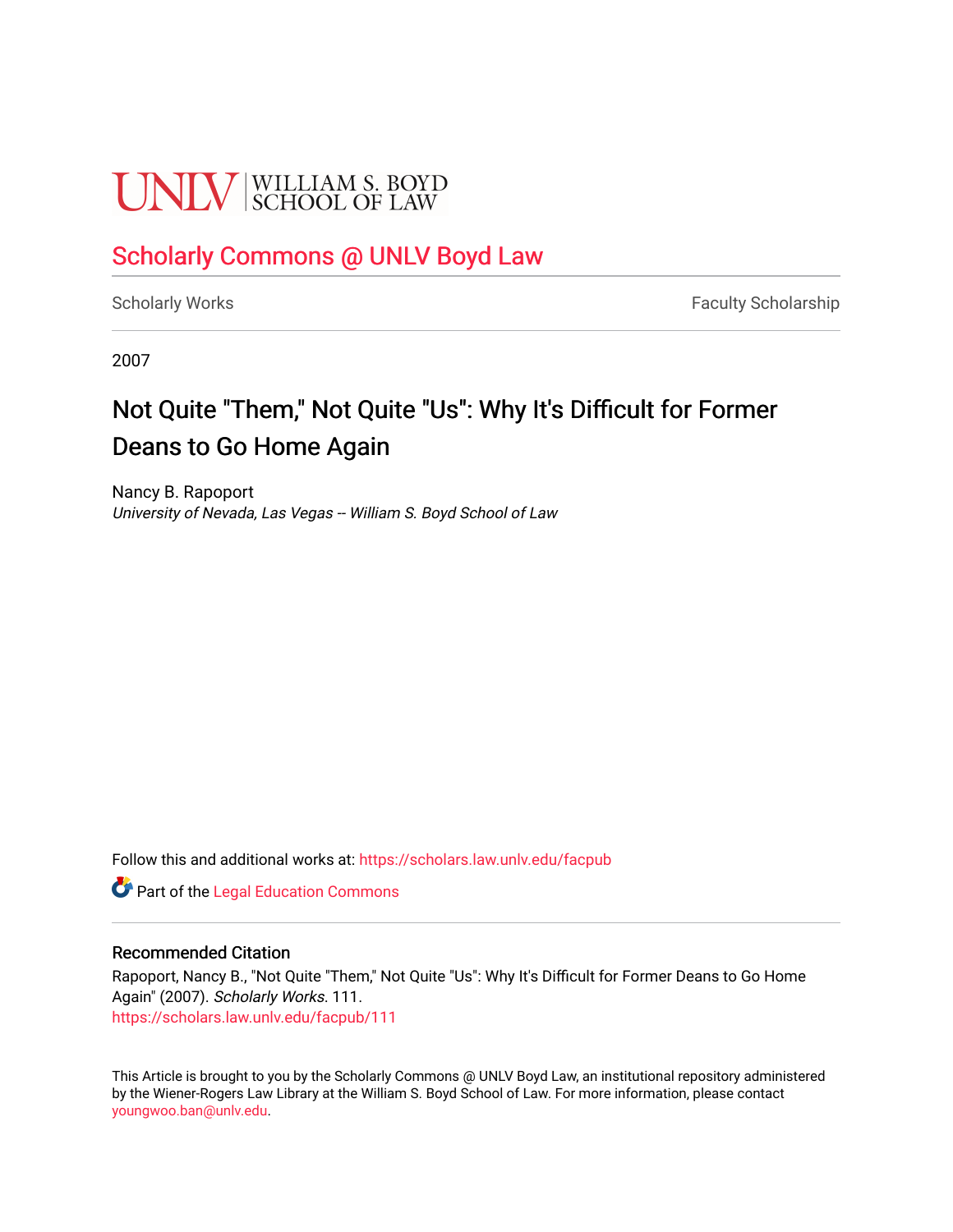William S. Boyd School of Law

University of Nevada, Las Vegas



Research Paper 08-22 June 25, 2007

### **Not Quite "Them", Not Quite "Us": Why It's Difficult for Former Deans to Go Home Again**

Nancy B. Rapoport Gordon & Silver, Ltd. Professor of Law

William S. Boyd School of Law University of Nevada Las Vegas

*38 Toledo Law Review 81 (2007)* 

This paper can be downloaded without charge from the Social Science Research Network electronic library at: http://ssrn.com/abstract=936251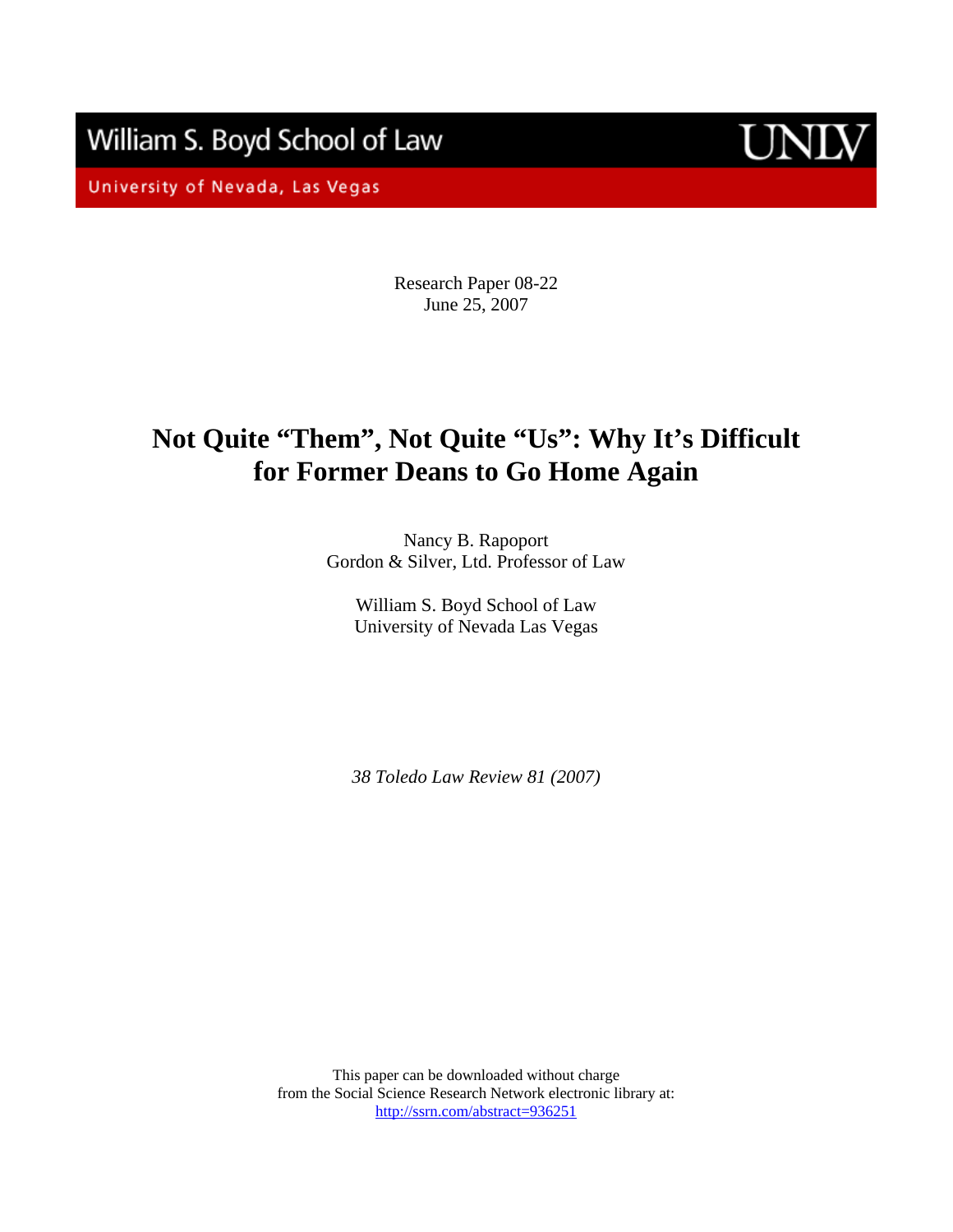### NOT QUITE "THEM," NOT QUITE "US": WHY IT'S DIFFICULT FOR FORMER DEANS TO GO HOME AGAIN\*

#### *Nancy B. Rapoport\*\**

N an earlier issue of this annual symposium, I wrote about my swift  $\prod$ N an earlier issue of this annual symposium, I wrote about my swift transition from faculty colleague to administrator.<sup>1</sup> Now, after eight years as a dean—two years at the University of Nebraska College of Law and six years at the University of Houston Law Center—I'm returning to my roots as a law professor.<sup>2</sup> I've been an academic since 1991, but what with having been an associate dean as well as a dean twice over, I've worked in administration for ten out of the last sixteen years. It's time to go home.

And yet I can't truly go home again. I've learned too many things about myself and about the relationship between a faculty and its administration to resume my pre-administrator mindset. The lessons that I learned as a dean have changed me in some fundamental ways. I'm not one of "them" (an administrator) anymore. But I also can't be among those of "us" (professors) who view shared governance either as a nuisance that gets in the way of their teaching and research or as an entitlement to ride their particular hobbyhorses<sup>3</sup> in public. I'm returning to a very specific category of colleagues: those who were always there when the dean needed them, happy (or at least content) to pitch in when needed—those who understood that the best institution was a shared enterprise, rather than a loose collection of independent contractors.<sup>4</sup> I've seen

 <sup>\* ©</sup> Nancy B. Rapoport 2007. All rights reserved.

 <sup>\*\*</sup> Professor of Law and former Dean, University of Houston Law Center. Apologies to Thomas Wolfe, author of YOU CAN'T GO HOME AGAIN (Harper reprint ed. 1998). Many thanks to Whitney Blair, Al Brophy, Bruce Campbell, Paul Caron, Dick Chait, Jim Chen, Pete Egler, Tommy Fibich, Victor Flatt, Cathy Glaze, Debbie Hirsch, Bob Kegan, Joan Krause, Steve Lahey, Bob Lawless, Beth Leibo, Vidal Martinez, Julia McQuillan, Arnold Peter, Morris Rapoport, Rich Saver, Elaine Shoben, Jeff Van Niel, and Pete Wentz (not the one who's in Fall Out Boy, but *that* Pete Wentz's dad) for their suggestions and insights.

 <sup>1.</sup> Nancy B. Rapoport, *Going from "Us" to "Them" in Sixty Seconds*, 31 U. TOL. L. REV. 703 (2000).

 <sup>2.</sup> Not only am I returning to my roots, but I'm looking forward to finishing my sabbatical year and then heading off to become the Gordon & Silver, Ltd. Professor of Law at the William S. Boyd School of Law, University of Nevada, Las Vegas, in the summer of 2007.

 <sup>3.</sup> Apologies to LAURENCE STERNE, THE LIFE AND OPINIONS OF TRISTRAM SHANDY, GENTLEMAN (Modern Library 1950) (1760).

 <sup>4.</sup> For example, I remember my late colleague, Joanne Murphy, as someone who was always ready to pitch in, cheerfully.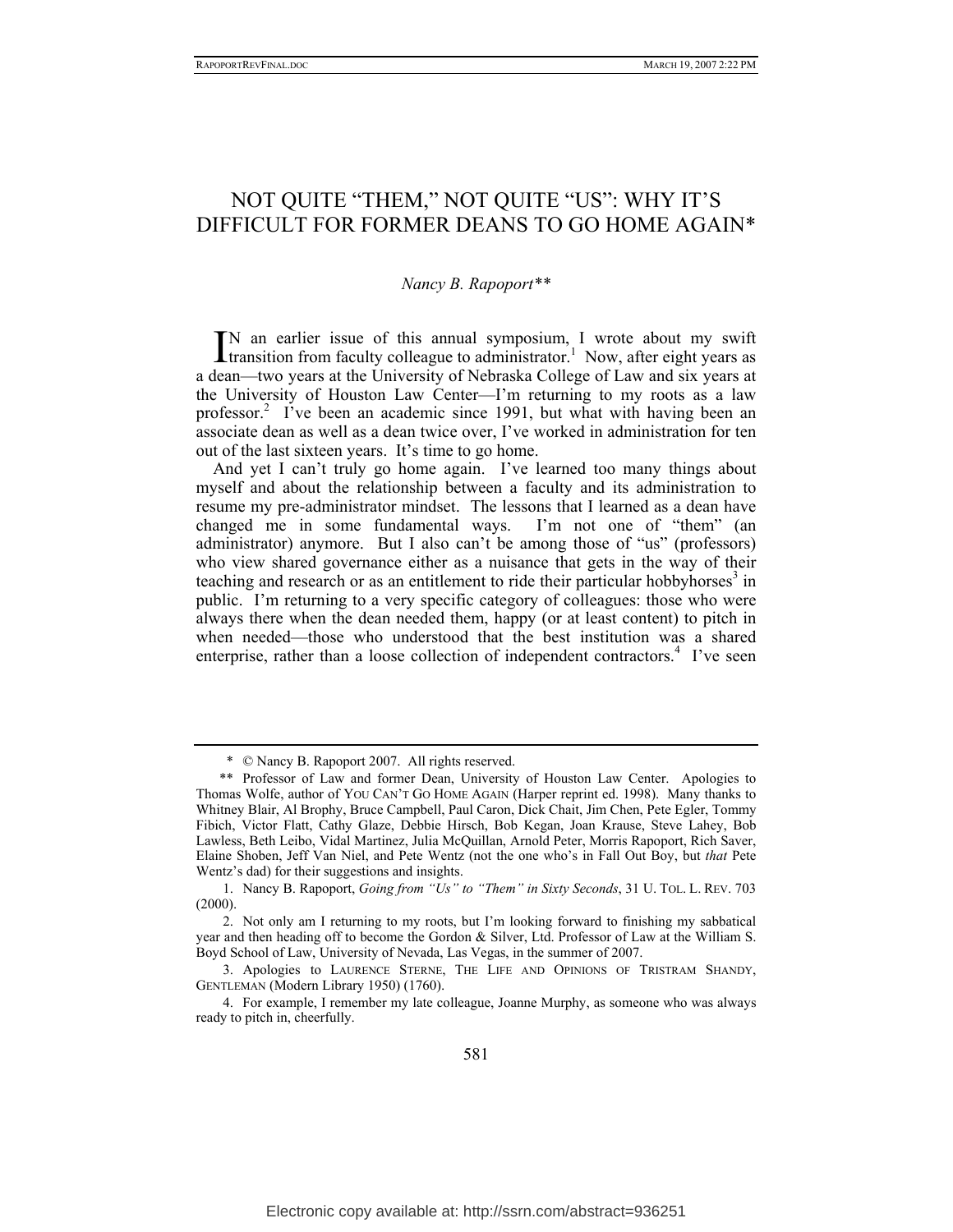the best and the worst sides of research universities.<sup>5</sup> In the last essay that I'll write for this symposium, here are some of the lessons that will stay with me.

1. *Administrators are pulled in many directions at once, and their choices always involve constraints.<sup>6</sup> Corollary: In making their decisions, administrators are privy to information that professors won't have and can't get; professors, too, have access to information that administrators won't have and can't get.*

I understand the theory underlying shared governance.<sup>7</sup> For all of the language that universities use about shared governance, though, I've seen dramatic examples of a fundamental lack of respect on both groups' parts: a cynicism about faculty members and about administrators. Even before I became one of "them," I didn't understand the deep-seated distrust of administrators that some faculty members displayed, although I've seen this behavior at several law schools.<sup>8</sup> For some professors, administrators are venal, craven creatures who run academic units solely to gratify their own egos.<sup>9</sup> These professors don't see administrators simply as having a different perspective, with access to different information.<sup>10</sup>

Administrators know about personnel issues that they can't share with their faculty colleagues; they may also know about—but not be permitted to

A geologist, a physicist, and an economist are marooned on a desert island with nothing to eat. A can of soup washes ashore. They ponder how to open it. The geologist says, "Let's smash it open with a rock." The physicist says, "Let's heat it up and blow it open." The economist says, "No, no. You guys will lose most of the soup. Let's just assume a can opener."

Peter B. Lund, *The Dismal Science "Lightened Up"*: Jokes about Economics and Economists, http://www.csus.edu/indiv/l/lundp/humor.htm (last visited Feb. 2, 2007).

 <sup>5.</sup> For those of you who are hoping for some juicy gossip, you might want to look at Mark Donald, *Rankings Rift Hastens UH Law Dean's Resignation*, TEX. LAW., Apr. 24, 2006, at 1, or you can wait for the book that I'm writing on the governance of organizations with flat hierarchies. The tentative title is MANAGING BY AMBUSH: WHY UNIVERSITIES CAN'T KEEP PACE WITH THE REAL WORLD (forthcoming 2007).

 <sup>6.</sup> In administration, in contrast to the realm of ivory-tower theory, the real world always intervenes, and one can't simply "assume a can-opener," as in the punch-line in the old joke about economists:

 <sup>7.</sup> The practice of shared governance—more than the theory—puzzles the heck out of me. In MANAGING BY AMBUSH, I'll be exploring whether shared governance is truly viable. *See supra* note 5.

 <sup>8.</sup> My friend Victor Flatt has helped me understand the problem of distrust a bit better. Victor suggests that those faculty members who distrust the current administration do so because a former dean or associate dean was truly untrustworthy or because they suspect that the current dean or associate dean is biased against them. E-mail from Victor Flatt to author (Aug. 17, 2006) (on file with author) [hereinafter Flatt e-mail].

 <sup>9.</sup> I wish I were kidding. I'm not. There is a subgroup of faculty members who refuse to recognize that every administrator, even a bad one or an incompetent one, is still human.

 <sup>10.</sup> The same can be said of administrators who ridicule professors.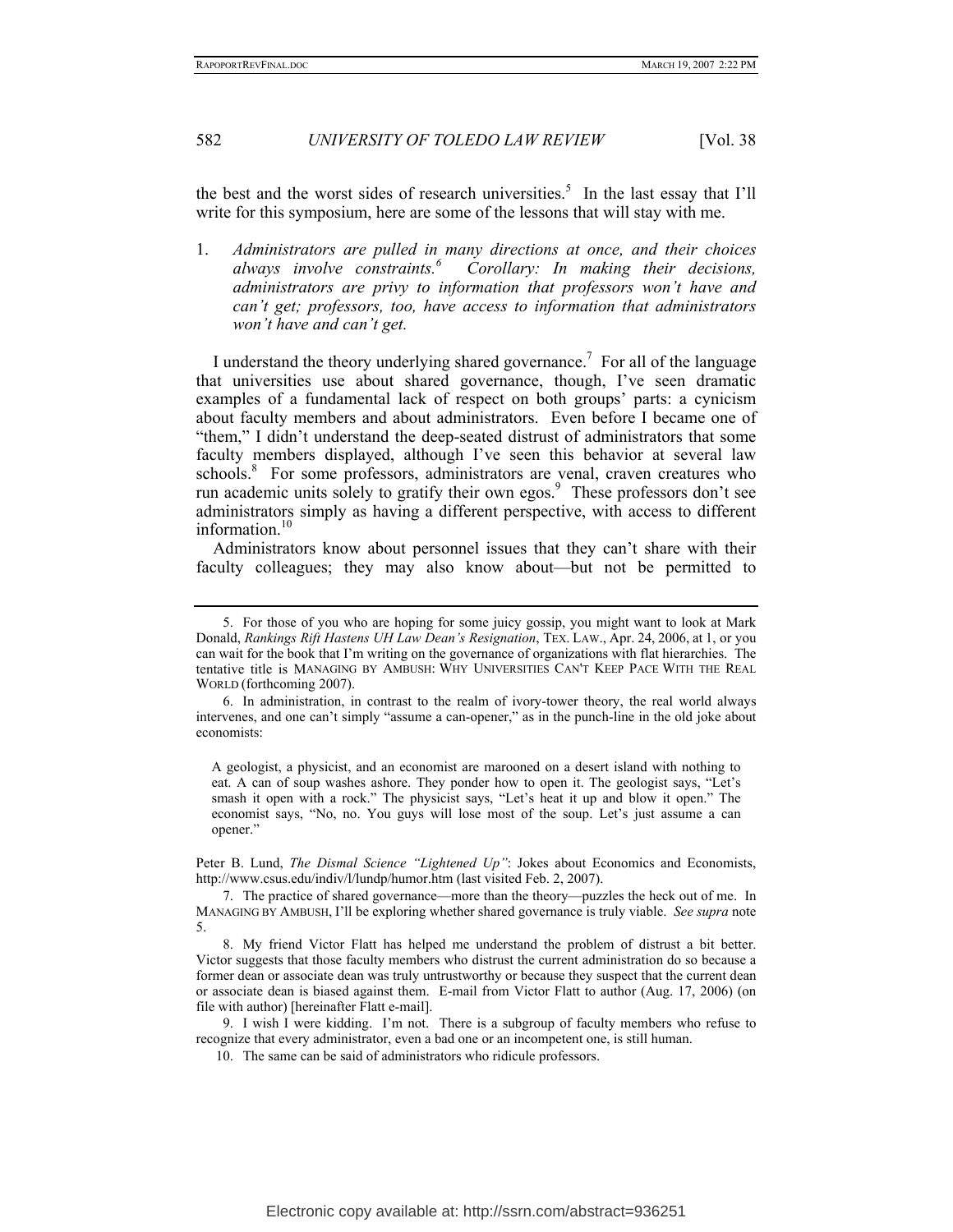disclose—impending university actions related to budgets or personnel; and they have had to sift through mounds of information provided in meetings, memoranda, and hallway conversations. They also know what other parts of the university are causing problems within the law school, but they may be powerless to bring about any change.<sup>11</sup>

Professors, too, have information that the administration (especially the dean) isn't likely to have, especially if the dean has come from outside that faculty. When I was a faculty member and then an associate dean, I wondered why my dean didn't know more about his staff: who worked hard and who didn't, who played well with others, who guarded his turf zealously, and the like. When I became a dean, I realized how rarely I received complete information about others' behavior. Most people certainly took pains to present a positive picture to me, even if they were not always so positive to others (or positive *about* me, outside of my hearing).<sup>12</sup>

There's no good way for the dean to get full information before she has to make decisions. Faculty-elected executive committees or dean's advisory committees certainly help, especially if those committee members also spend time caucusing with their constituencies. Other suggestions that I've heard about getting more information don't ring very true to me, based on my own experiences and my own biases. For example, several people have extolled the virtues of "managing while walking around." Being visible in the hallways is useful—though difficult, given any hard-working manager's daily schedule. The idea of dropping in on people's offices to chat as a way of taking the institution's temperature, however, has its own, built-in flaws. For one thing, the game of "telephone" always feeds the rumor mill.<sup>13</sup> For another thing, the drop-in visit always felt very artificial to me. I always sensed the role differential. For the staff, I was always the boss. For the faculty—even for those who thought of a dean as only "first among equals"—I was, at the very least, the "equal" who made the final decision on raise recommendations. Looking back, I think that some of the proponents of drop-in office visits tended to think of those visits as identical to the drop-in visits that they'd do with their colleagues. The real equivalent for a dean's drop-in visit, though, is a drop-in visit to a colleague dean.

Even a dean who comes from the faculty and who likely has decent information about others' behavior has to force herself to give everyone a clean

 <sup>11.</sup> For example, at two of the three institutions I've experienced as a faculty member, part of the problems with certain student affairs matters came from restrictions at the university level, not the law school level. Some of the law school staff, then, may have looked less-than-stellar, but it truly wasn't their fault. On the other hand, some of the comments about incompetence at every institution, everywhere, are true. *See, e.g.,* LAWRENCE J. PETER & RAYMOND HULL, THE PETER PRINCIPLE (reprint ed. 2001).

 <sup>12.</sup> One of the nicest things about stepping down as dean is finding out who's still nice to me, especially since I'm a short-timer: on sabbatical this year and then gone. It's gratifying to find out who my true friends are, although I'd have preferred not to have gone through a crisis to get to this point.

 <sup>13.</sup> One of my favorite university presidents refers to the gossip at his institution as highly efficient but highly inaccurate.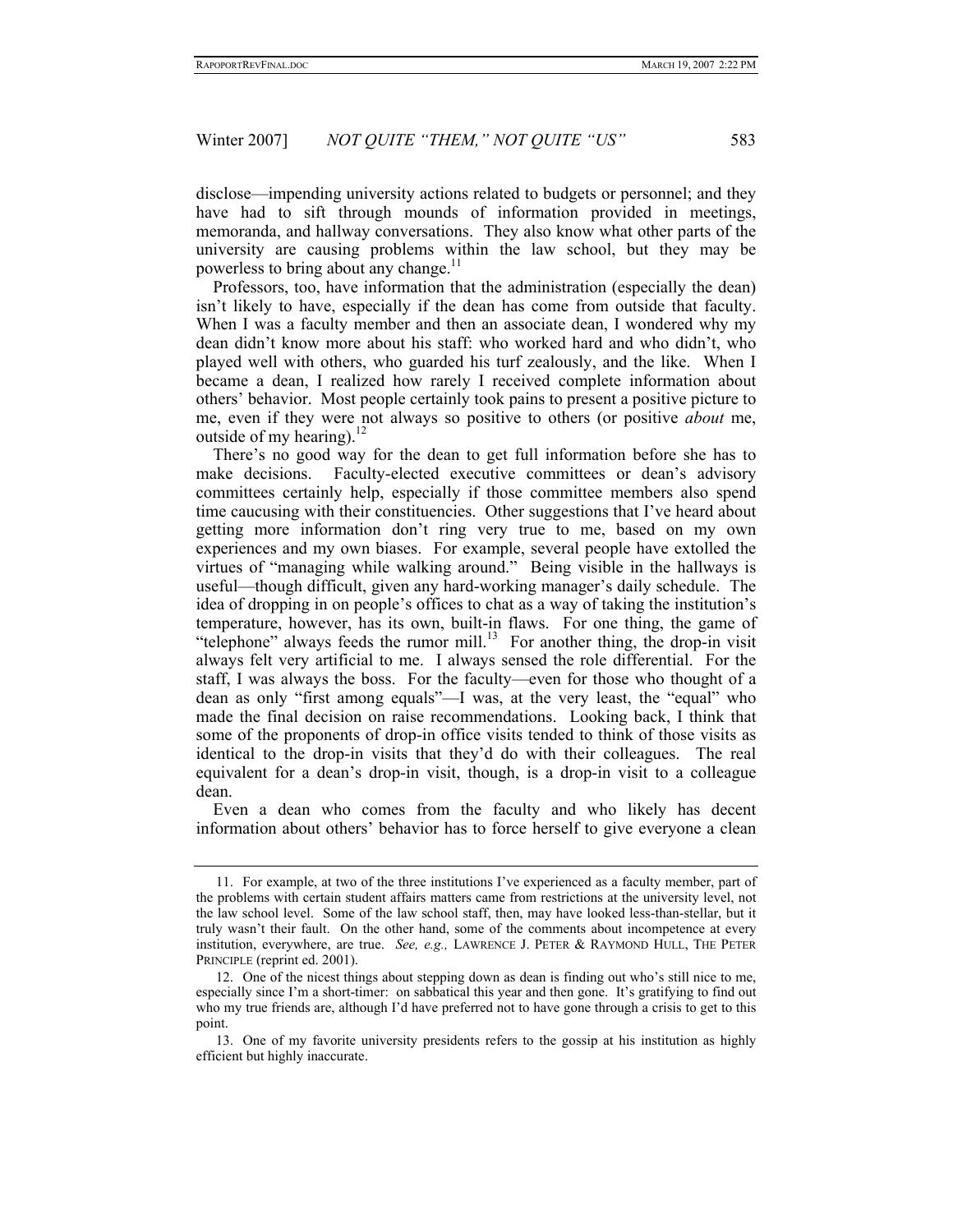slate when she becomes the dean. People can and do change—if they want to.<sup>14</sup> So there's probably only a slight informational advantage for deans who come directly from the faculty.

Here's one way of looking at the information asymmetry:<sup>15</sup>

| <b>Deans</b>                                                                                                                                                                      | <b>Professors</b>                                                                                                                                                                                                                                                                          |
|-----------------------------------------------------------------------------------------------------------------------------------------------------------------------------------|--------------------------------------------------------------------------------------------------------------------------------------------------------------------------------------------------------------------------------------------------------------------------------------------|
| More likely to understand the school's                                                                                                                                            | More likely to understand the needs of                                                                                                                                                                                                                                                     |
| multiple short- and long-term needs.                                                                                                                                              | individual faculty members.                                                                                                                                                                                                                                                                |
| More likely to have data about the<br>university's and law school's budget<br>and about the university's short-term<br>and long-term plans.                                       | More likely to have information about<br>various individuals' behavior over time,<br>and in a variety of situations (e.g., who<br>takes committee work seriously, who can<br>be trusted to work independently).                                                                            |
| More likely to have information about<br>how various sub-units interact (e.g., the<br>needs of various departments within a<br>law school, the budgetary limitations of<br>each). | For professors who have been at the<br>institution for a while, more likely to have<br>information about why certain proposals<br>haven't worked well in the past and about<br>how best to move a proposal forward<br>(how best to respect the community's<br>process of decision-making). |
| More information about the regulations<br>and costs associated with various<br>proposals.                                                                                         | More information about what would make<br>their jobs easier (but less information,<br>probably, about the costs associated with<br>improving the conditions).                                                                                                                              |
| More likely to have short deadlines for<br>making decisions.                                                                                                                      | More likely to have some uninterrupted<br>time to think about an issue from a variety<br>of perspectives.                                                                                                                                                                                  |
| More likely to have information from<br>alumni and other members of the legal<br>and business community, due to regular<br>interaction with those communities.                    | More likely to know how the institution<br>has changed internally over time.                                                                                                                                                                                                               |

Rich Saver has helped me to better understand this information differential by pointing me to the literature on gainsharing: to the extent that the people closest to the performance of particular operations can provide advice, decisions improve.<sup>16</sup> For example, the users of a classroom should have a chance to

 <sup>14.</sup> My favorite joke is still the light bulb joke: *"How many psychiatrists does it take to change a light bulb? One, but the bulb really has to want to change."* Nancy B. Rapoport, *Eating Our Cake and Having It, Too—Why Real Change Is So Difficult in Law Schools*, 81 IND. L.J. 359, 369 (2006) [hereinafter *Cake*].

 <sup>15.</sup> Note that there are also information asymmetries between the dean and her staff, among full professors, associate professors, and assistant professors, between the dean and the university, etc.

 <sup>16.</sup> E-mail from Rich Saver to author (Sept. 4, 2006) (on file with author) [hereinafter Saver email]. For some wonderful discussions of gainsharing and the information differential in a variety of contexts, see, e.g., Richard S. Saver, *Medical Research Oversight from the Corporate Governance Perspective: Comparing Institutional Review Boards and Corporate Boards*, 46 WM. & MARY L. REV. 619 (2004); Richard S. Saver, *Squandering the Gain: Gainsharing and the*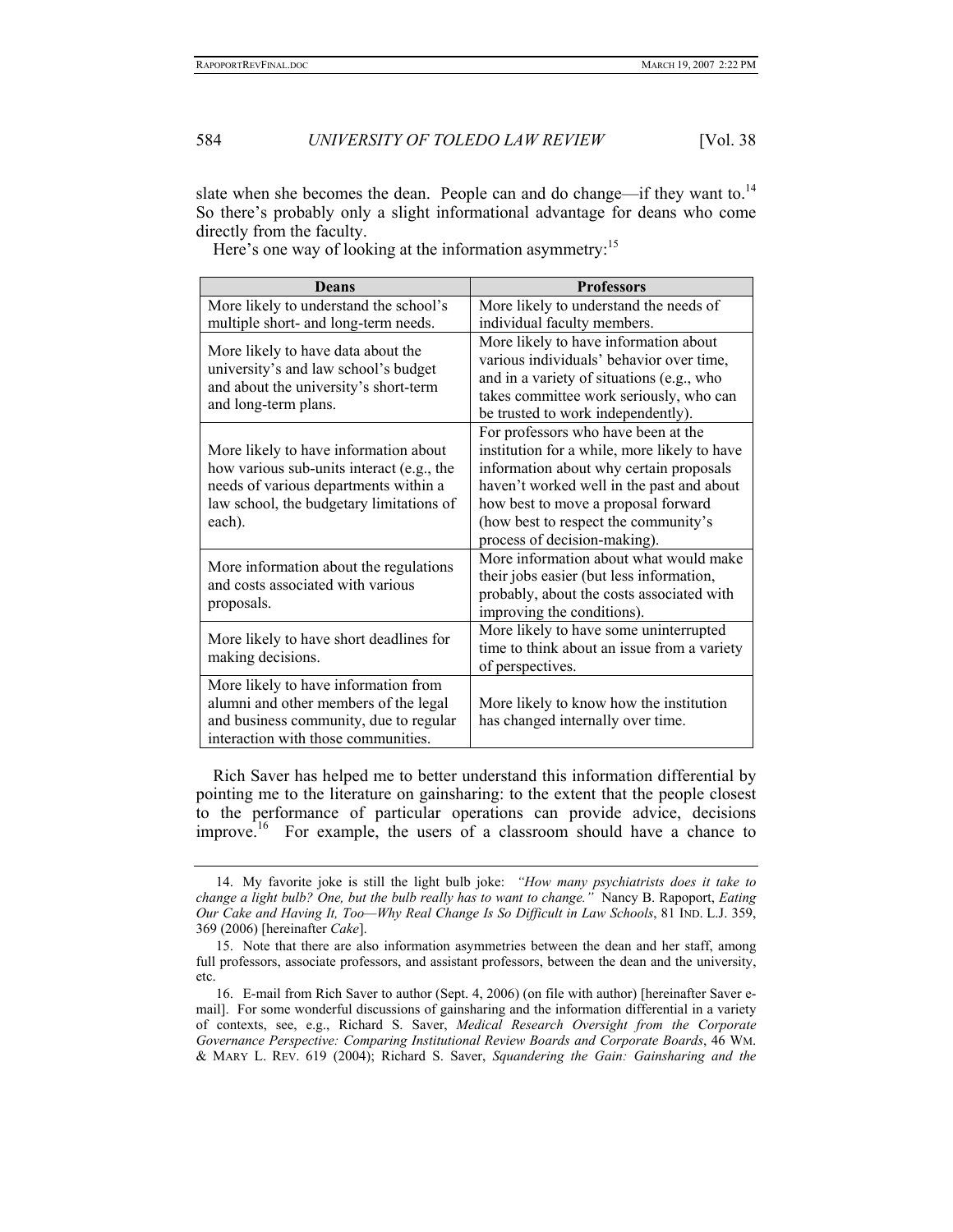provide input into classroom designs.<sup>17</sup> Rich is absolutely right, and the key is to determine both what information the decision-maker needs and if and when the decision-maker can get access to that information.<sup>18</sup> For deans as well as for professors, there's a tension between getting access to a sufficient amount of good information and the need to make a timely decision.<sup>19</sup> Making decisions on incorrect or insufficient information is frustrating and sometimes risky, but waiting for all possibly relevant information can cause "paralysis by analysis" for professors and deans alike. When faculty members forget the information differential and the time differential, they may tend to view administrative decisions as wrong-headed or, worse yet, actively malicious.<sup>20</sup>

It's not surprising to note that the more collegial the community, the more likely it is that people will seek out opportunities to cooperate and share information. The more cooperation among the various groups at the law school, the better the decision-making. The flipside is also true: the more painful it is to

 17. I recall finding out, at a site visit of a law school with a relatively new building, that some of the custodial staff members were asked what would make the building easier to clean. Now *that's* gainsharing.

18*. See* discussion of shared governance, *infra.*

 19. There's also the related problem of people putting different spins on the information that they receive. For a discussion of how different groups can interpret the same signals differently (and why, therefore, these groups won't ever agree), see Daron Acemoglu, Victor Chernozhukov & Muhammed Yildiz, *Learning and Disagreement in an Uncertain World* (MIT Dep't of Economics, Working Paper No. 06-28, 2006), *available at* http://papers.ssrn.com/sol3/papers.cfm?abstract\_id =939169. Bob Lawless told me about this paper, which was presented at a faculty workshop at the University of Illinois College of Law. Depending on how people interpret the information that they receive, they may even end up disagreeing more when they receive more information. *See* e-mail from Bob Lawless to author (Oct. 15, 2006) (on file with author).

Although I'm not going to parse through the calculations in *Learning and Disagreement*, the paper's conclusions make intuitive sense to me. I remember reading somewhere that people tend to attribute to themselves the most benign of motives and to attribute to others more suspect motives. (Apologies to the law students cite-checking this article—who probably won't be able to find the cite for this statement.) Skeptics in the university setting may interpret a statement, meant at face value, as "proof" of something sinister. *See, e.g.*, *supra* notes 6-12 and accompanying text.

20*. See* Flatt e-mail, *supra* note 8. I'm sure that the perception of decanal malfeasance has several causes, including the historical, the psychological, and the sociological. It is frustrating, though, to be on the receiving end of distrust, and most deans have, at some point, been on the receiving end (whether or not such distrust was deserved). It's especially annoying to be on the receiving end of criticism of decisions by those professors who rarely volunteer to devote the time necessary to master the same amount of information before weighing in on the decision.

Faculty members may also use their own experiences to project other negative characteristics onto the current dean. *Cf. supra* note 19. For example, I've heard a professor routinely point to one of my articles in an earlier deans' symposium—Nancy B. Rapoport, *Of Cat-Herders, Conductors, Fearless Leaders, and Tour Guides*, 33 U. TOL. L. REV. 161 (2001)—to illustrate my lack of respect for the faculty because I had used the cat-herding metaphor as an illustration of a style of deaning. Ironically, I tend to think of myself as more of a conductor than a cat-herder. Moreover, I'm an ailurophile.

*Continuing Dilemma of Physician Financial Incentives*, 98 NW. U. L. REV. 145 (2003); Donald C. Langevoort, *The Human Nature of Corporate Boards: Law, Norms, and the Unintended Consequences of Independence and Accountability,* 89 GEO. L.J. 797 (2001); Melvin A. Eisenberg, *Corporate Law and Social Norms*, 99 COLUM. L. REV. 1253 (1999).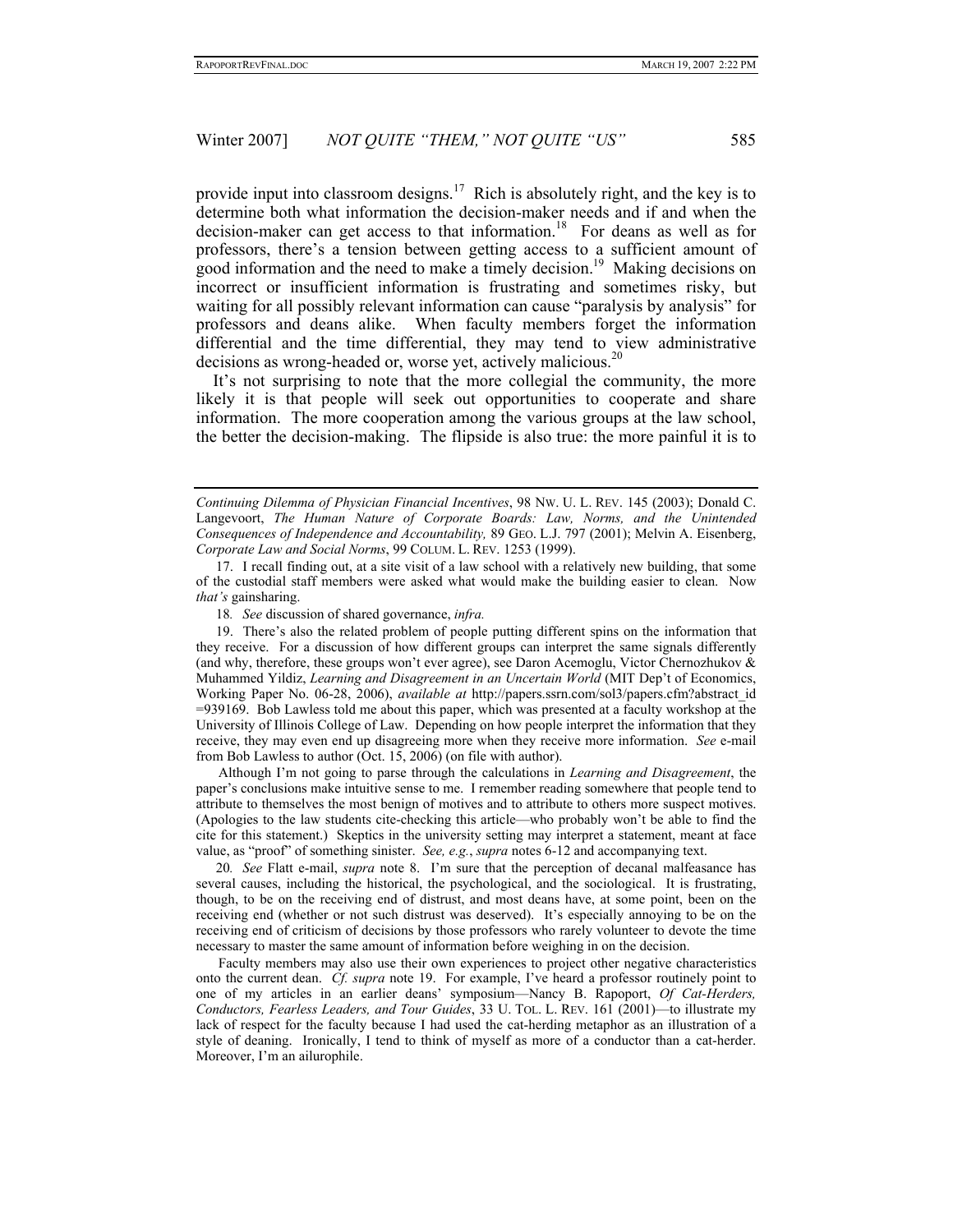seek cooperation, the less likely it is that the decision-makers will take the time to get the additional information.<sup>21</sup>

One of the reasons I'm such a fan of Bob Kegan's work is that he has developed a useful framework for discussions within a community. In HOW THE WAY WE TALK CAN CHANGE THE WAY WE WORK: SEVEN LANGUAGES FOR TRANSFORMATION,<sup>22</sup> he and his co-author, Lisa Lahey, walk the reader through why it's so difficult for a community to change its behavior over time. People complain only when they care deeply about something, so it's possible to discover what underlying value is reflected by the complaints.<sup>23</sup> Therefore, in order to be able to change, a person must first uncover his reasons for *not*  changing—and those reasons likely involve a deeply-held value that conflicts with the value reflected by his complaints.<sup>24</sup> In order to accommodate the change-resistant value, then, the person has to have a rational hypothesis about why change isn't in the person's best interest.<sup>25</sup> The only way to create lasting change would be to test that hypothesis incrementally, in safe ways, to see if the change would be as bad as the hypothesis suggests.<sup>26</sup>

For example, if I'm frustrated by the lack of input before I make a decision, I might say that I value gathering timely information. (Step 1: Identify the value underlying my complaint.) But I clearly don't value that information enough to brave drop-in office visits. (Step 2: My contribution to the lack of change.) Therefore, I must hold a competing value—the value of not wanting to subject myself to conversations that might become extremely uncomfortable. (Step 3: Identify my hypothesis that keeps me from wanting to change—in this case, that

 <sup>21.</sup> Said a bit less tactfully, when a decision-maker gets few volunteers for input on a timely basis and hears mostly after-the-fact complaining, it is less likely that the decision-maker will seek out input in the future.

 <sup>22.</sup> ROBERT KEGAN & LISA LASKOW LAHEY, HOW THE WAY WE TALK CAN CHANGE THE WAY WE WORK: SEVEN LANGUAGES FOR TRANSFORMATION (2002). Bob Kegan also has a lovely writeup in Wikipedia (which, in itself, demonstrates his inherent coolness). *See Robert Kegan*, Wikipedia, The Free Encyclopedia, http://en.wikipedia.org/wiki/Robert\_Kegan (last visited Feb. 2, 2007).

<sup>23</sup>*. See* KEGAN & LAHEY, *supra* note 22, at 13-32.

<sup>24</sup>*. See id.* at 33-66.

<sup>25</sup>*. See id.* at 67-81.

<sup>26</sup>*. See id.* at 81-88. I strongly recommend reading this book, especially if your community (work, home, other) is struggling through issues of dysfunction. Near the end of my deanship at Houston, I was tempted to bring Bob Kegan in to help us figure out why we were fixating on fighting through what I called "nastygrams": for example, sniping e-mails that criticized some people's teaching philosophies. I did ask Bob to lead a session at one of our ABA Deans' Workshops. Even though I was roundly teased by some of my friends for having such a touchyfeely session, virtually all of the deans who attended it appreciated it. For more information about Bob Kegan and his work, see Robert Kegan Profile, http://www.gse.harvard.edu/faculty\_research/ profiles/profile.shtml?vperson\_id=318 (last visited Feb. 2, 2007). For another way of looking at change, see, e.g., Robert E. Quinn, Gretchen M. Spreitzer & Matthew V. Brown, *Changing Others Through Changing Ourselves: The Transformation of Human Systems,* 9 J. MGMT. INQUIRY 147 (2000). The article highlights a discussion among executives that wanted to change an organization: "Executives spent  $1\frac{1}{2}$  days articulating changes that other people would need to make. In that time, never once did the management team look at itself as needing to change." *Id*. at 148.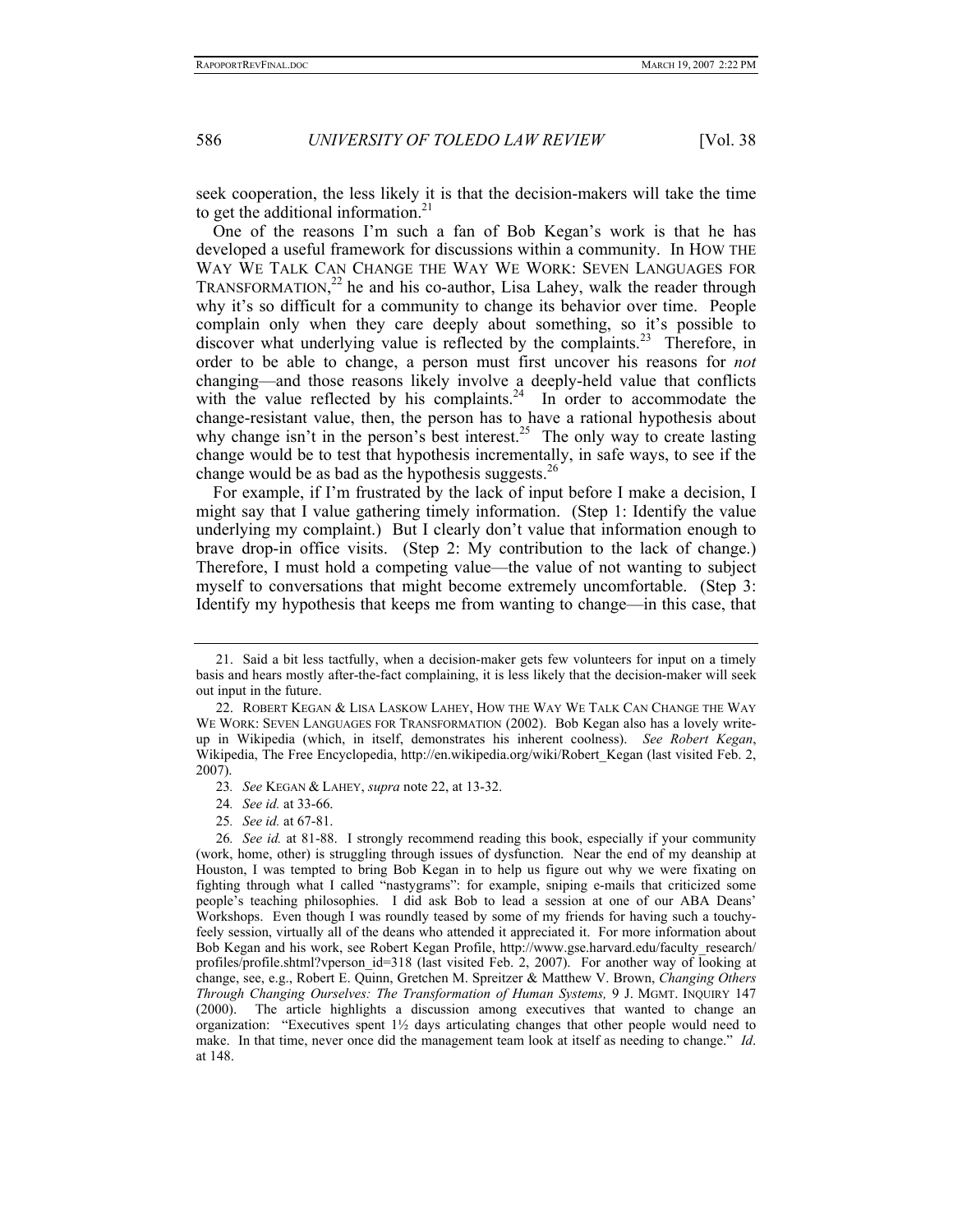some of the conversations might be so uncomfortable as to truly upset me.<sup>27</sup>) If I truly want to change, I would have to test the hypothesis, perhaps by dropping in only for a few minutes or only with a very specific discussion in mind. Only by testing the hypothesis incrementally would I be able to determine if I'm really willing to change.

How does Bob Kegan's work play into my first observation about deaning? It's perhaps a partial explanation for why the administration and the faculty don't always pull together in decision-making. Both sides may care deeply but have very strong beliefs about why cooperation might not be in their best interest. What I particularly like about Kegan's theory is that it acknowledges that everyone in a community bears some responsibility for the community's interactions.

A new dean has to build up her reputation in her institution over time.<sup>28</sup> That reputation is, in turn, composed of countless interactions, including numerous decisions, some of which may be hastily made (and some of which will invariably be wrong, in retrospect). No dean can avoid bad decisions. But those who criticize the bad decisions should also acknowledge the information and time differentials and their effects on decision-making. Precisely because some of the administration's decisions will suffer from not having access to more complete information, it's important for the administration to explain the reasons for a decision (or to explain why those reasons can't be made public). Even if the decision, in retrospect, was wrong,<sup>29</sup> an explanation might help in demonstrating the decision-maker's good faith.

2. *Shared governance in universities and colleges should mean the proper division of responsibilities between the faculty and the administration in order to nurture an institution, but it often just provides a forum for turf wars and maintenance of the status quo.*

I've read about and seen many different definitions of shared governance, and I've written about shared governance in law schools:

The faculty best understands the core missions of teaching and research/creative activity—hence, shared governance traditionally gives the faculty the authority to control issues of admissions, faculty hiring, and curricular change, subject to the administration's veto power relating to issues of process and budget. Those issues that relate to keeping the place running (budget, facilities), thriving (fundraising,

 <sup>27.</sup> There's actually another step that comes into play: identifying what would be so bad about having an upsetting conversation. In my case, the "Horrible Thing" that might be part of my hypothesis would be that I might become so upset that I would lose my ability to control my emotions in that conversation.

 <sup>28.</sup> Here, too, Victor Flatt wisely recommends transparency in decision-making as part of the foundation for trust. *See* Flatt e-mail, *supra* note 8.

 <sup>29.</sup> Or, as Joe E. Brown (as Osgood Fielding III) says, at the end of *Some Like It Hot* (MGM Home Entertainment 2001), "[n]obody's perfect." *See Some Like It Hot* (United Artists 1959), http://www.imdb.com/title/tt0053291/quotes.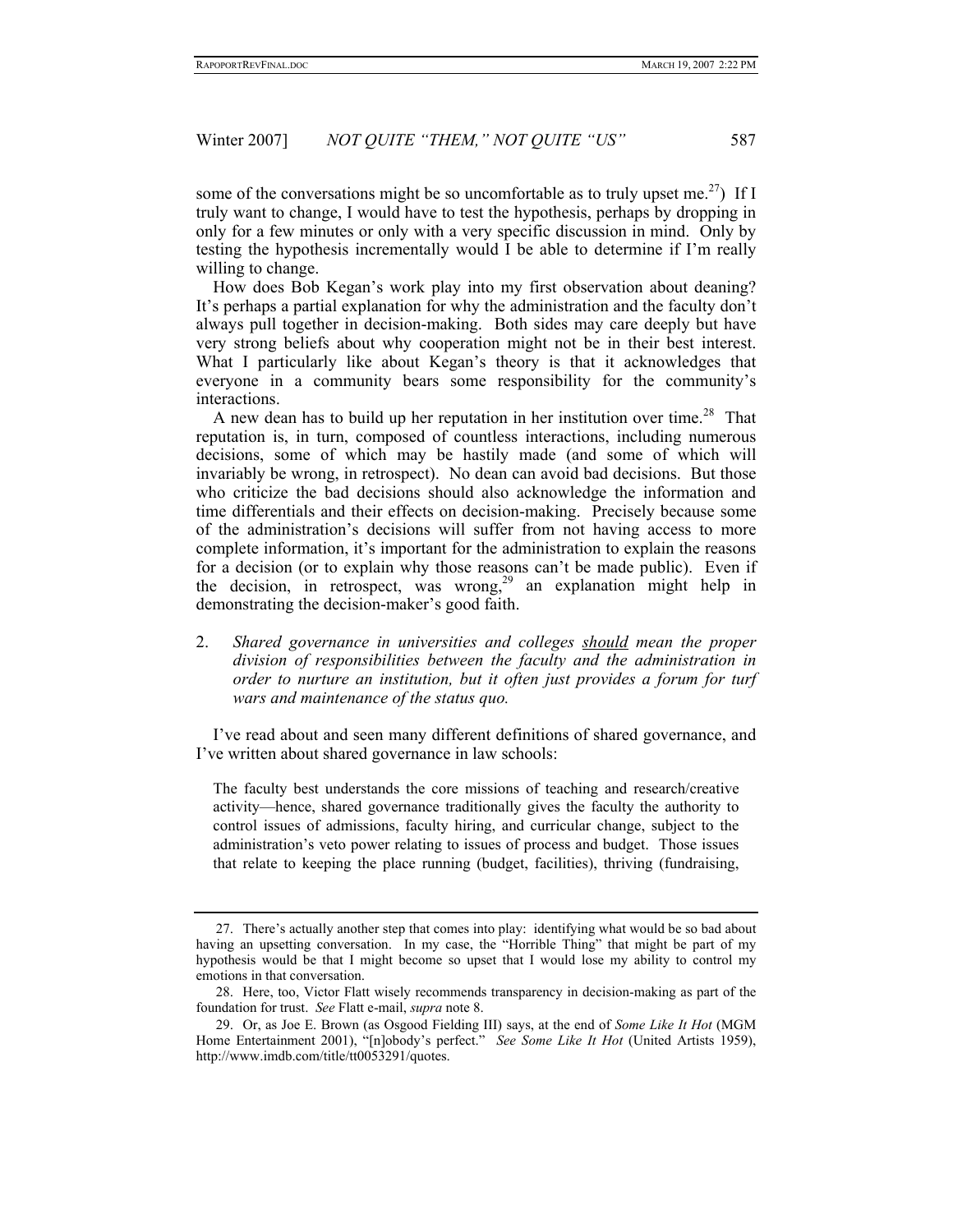keeping various internal and external constituencies relatively happy), and on the good side of the law are within the jurisdiction of the administration.

Based on my experiences, I've isolated at least two problems with the division of authority in shared governance: first, most important issues are difficult to define as purely "faculty issues" or "administrative issues," because the issues affect both groups, albeit in different ways; $31$  second, people in both groups often confuse the ability to provide input to the decision-maker with the actual authority to make the decisions.<sup>32</sup>

To illustrate the first problem—the difficulty of defining an issue as one for the faculty to decide or one for the administration to decide—let's take the issue of curriculum development. Traditionally, curriculum issues are within the faculty's purview, because the faculty is most likely to be up-to-date on the development of theory in its discipline and the appropriate courses (and appropriate order of courses) to offer to students. But curriculum decisions also have budgetary implications, and the curriculum as a whole has to comply with university regulations, accreditation standards, and (for state institutions) state regulations. So the faculty's curriculum decisions are bound by administrative constraints.

Let me give you an example of how something that starts off as an issue for the faculty segues into an issue for the administration. Let's assume that a faculty has revamped its curriculum *and* has decided to spend more of its scarce resources focusing on increasing the quality and quantity of its scholarship. Both of these decisions relate to core faculty areas. Now let's assume that the faculty decides that it should also vote on the allocation of course loads so that it can best implement its decisions on the curriculum and on the production of scholarship. If the faculty voted to move from a four-course load to a three-course load, then the law school would experience all sorts of backlash from a variety of constituencies: the university's and law school's budget officers (reducing the number of courses would create a loss in revenue), the Associate Dean for Academic Affairs (accreditation issues; issues of fairness in allocating "credit" for large-enrollment classes over small-enrollment classes and over seminars, both of which require extra work; leave and scheduling issues), the Provost (failure to meet the university's workload policy), the adjunct faculty corps (a change in their workload), the students (fewer "specialty" courses), and so on. Thus, the faculty's vote on course load infringes on the administration's area of responsibility.

Traditional administrative decisions (e.g., space allocation, budget) likewise affect the faculty directly. Cutting the summer school budget to free up faculty

 <sup>30.</sup> Nancy B. Rapoport, *"Venn" and the Art of Shared Governance*, 35 U. TOL. L. REV. 169, 174-75 (2003) (footnotes omitted). There are countless good articles on shared governance. Susan Liemer has a particularly interesting take on it. *See* Susan P. Liemer, *The Hierarchy of Law School Faculty Meetings: Who Votes?*, 73 UMKC L. REV. 351 (2004).

 <sup>31.</sup> Moreover, all of the deans I know think of themselves as faculty members, too.

 <sup>32.</sup> I discuss the issue of faculty behavior in shared governance more fully in *Cake, supra* note 14.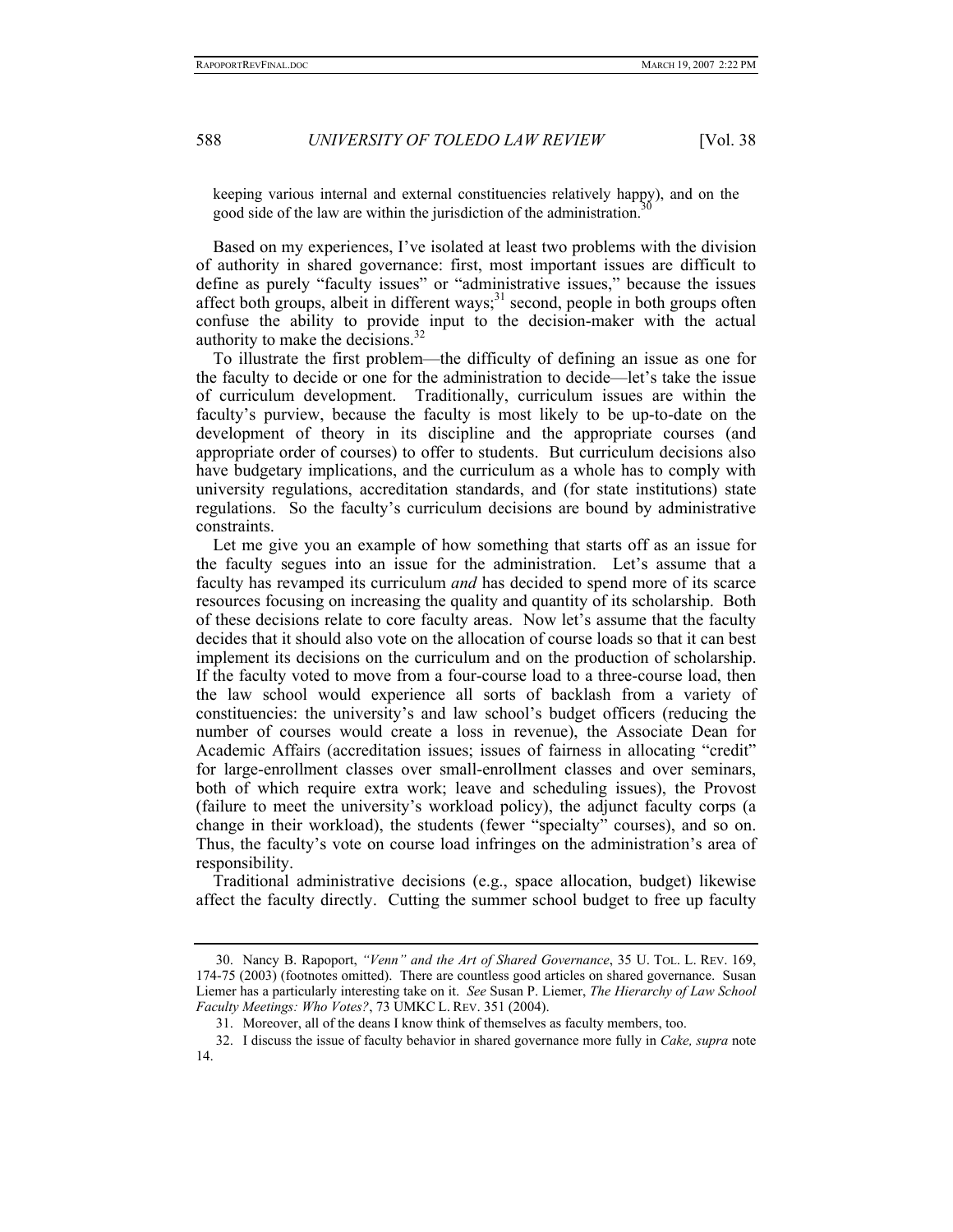time for research will affect those students who are trying to take summer courses, and it will affect those faculty members who enjoy teaching in summer school. A space catastrophe that occurs over the summer (for example, a violent storm that wipes out the facilities) will require quick administrative decisionmaking in order to reconfigure the space in time for the fall semester, but those decisions will affect the ability of the faculty to teach and research comfortably when everyone returns.<sup>33</sup> As with most interesting problems, oversimplification masks the cause of the problem: there are no easy divisions between "faculty issues" and "administrative issues," and yet some reasonable division is necessary.

With respect to the second problem of shared governance—the confusion between input before a decision and the authority to make the decision—I don't want to establish a false dichotomy. Input is *always* useful before a decision. A dean who makes decisions about the physical facilities without input from the faculty (for example, from an elected faculty Executive Committee or a Facilities Committee) may find professors frustrated with a remodeled classroom or a reconfigured meeting space. A faculty that mandates the shutoff of a wireless network within a classroom may inadvertently trigger a procession of disgruntled students whose wireless network connections don't work in the hallway outside that classroom. But the decision-maker retains the right to listen to the input and yet decide to go a different way.34

To make matters worse, the "buck" has a very one-sided "stop."35 When the dean is the decision-maker, the buck does stop in the correct place. But because the faculty as a whole includes tenured and tenure-track members, the buck for the faculty's decisions doesn't stop with the faculty. The faculty can't get fired for making bad decisions, but the dean can.<sup>36</sup> Only when shared governance includes the same consequences for decisions can we really say that there is a true division of responsibility between the administration and the faculty. Until then, all we have is shared faculty and administrative decision-making, but with the responsibility allocated entirely to the administrators.

 <sup>33.</sup> Remember, for most types of decisions traditionally made by administrators, there are very real time constraints on the decision-making process. My guess is that those faculty members who have never served in administrative capacities tend not to think of those time constraints, because academic decision-making is much more contemplative and deliberate.

 <sup>34.</sup> I don't always take the advice that my friends and family give me, either.

<sup>35</sup>*. Cf.* Harry S. Truman's famous desk sign, *"The* BUCK STOPS *Here," available at*  http://www.trumanlibrary.org/buckstop.htm (last visited Feb. 2, 2007).

 <sup>36.</sup> Even in the worst possible situation—a dean who cannot make a single good decision during her deanship and who leaves the institution—the buck doesn't stop with the faculty left behind. The faculty may be left with the aftermath of the bad decisions, but it doesn't bear the final responsibility for those decisions. There's only one place where the buck stops in an academic unit, and that place is the dean's desk.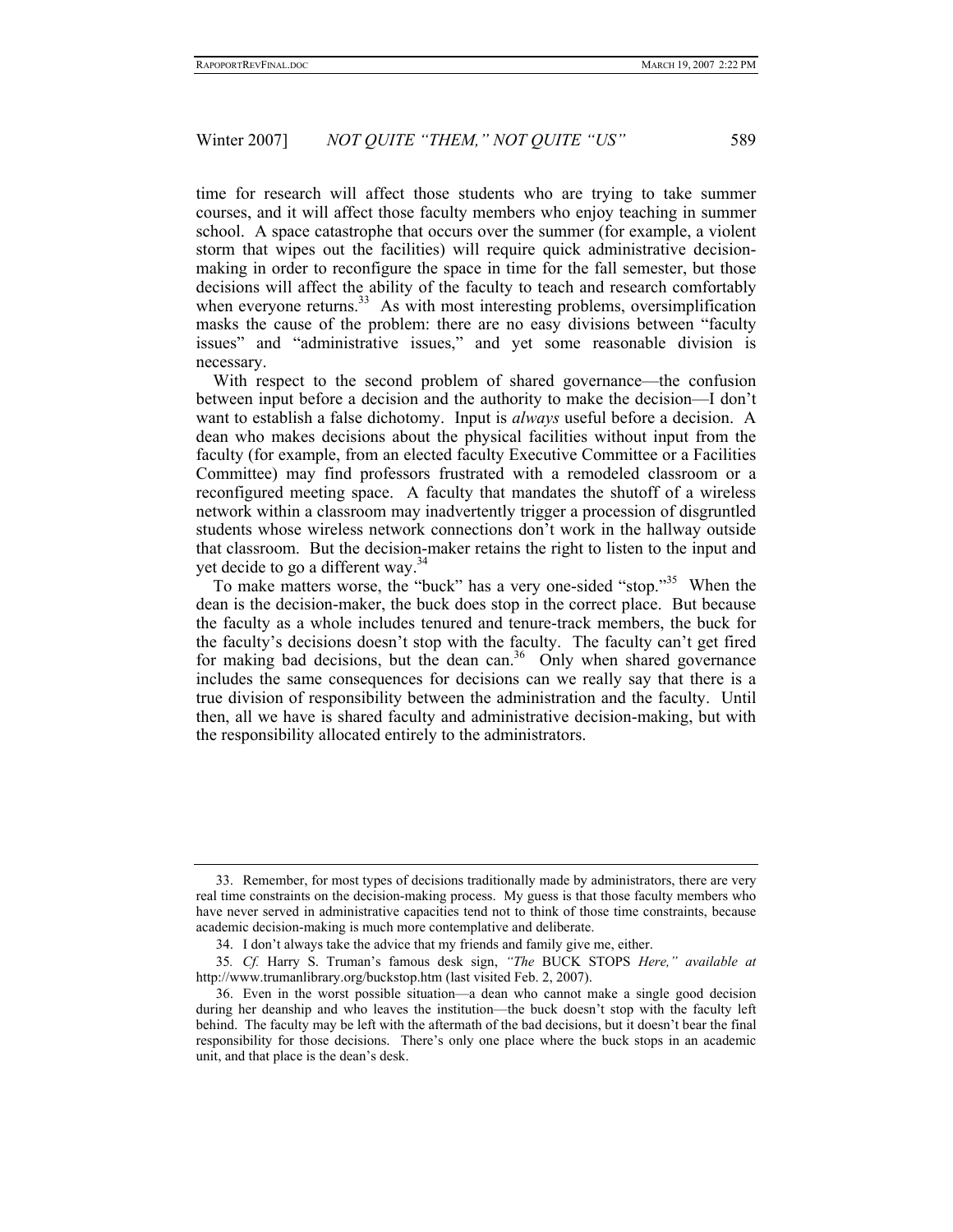#### 3. *No administrator (and no professor) can do everything well, and neither should ever try to achieve the impossible*. 37

Everyone at a research university seems to have been charged with the responsibility of being all things to all people. Professors are supposed to conduct and publish meaningful research while perfecting their teaching methods and serving their academic units and universities well. Deans are supposed to be superb fundraisers who can interact smoothly in the legal and business communities (with alumni and non-alumni alike), and they're supposed to promote a challenging but reachable vision for their schools, while maintaining faculty, staff, and student morale. Moreover, deans are supposed to be able to have all of these skills without any significant training or (sometimes) significant prior experience.<sup>38</sup>

But no one can do everything well. Certainly, no one can do everything well at one time. Professors' interests can ebb and flow, and gearing up to study new fields will take some time away from teaching and service. Major research projects can generate 60+-hour weeks (in addition to a professor's normal work schedule). Preparing a new course can also dramatically increase a professor's work schedule. Some types of university and college service will take inordinate amounts of time. And no dean will be good at juggling internal and external constituencies every day. The best that a dean can manage is to use her strengths and delegate those issues relating to her weaknesses to trustworthy colleagues.<sup>39</sup>

For example, those who know me know that my strengths tend to make me more of an external dean, and that I entrusted much of the day-to-day management of the two law schools at which I was dean to my associate and assistant deans. I know that I disappointed those faculty colleagues who wanted me to spend more of my time internally, rather than leaving the day-to-day operations to others. I chose one internal issue each year on which I'd concentrate,<sup>40</sup> and I would spend the bulk of my internal time on that single issue. When I had trustworthy and talented associates and assistants, and when those associates and assistants held the faculty's respect, things ran well. When I didn't, serious discontent ensued. Sometimes I could change out a member of my executive staff; sometimes, for various reasons, I couldn't.<sup>41</sup> But I never intended to be all things to all people—and I certainly wasn't.

 <sup>37.</sup> This lesson reminds me of the old saw about why one doesn't try to teach a pig to sing: it doesn't work, and it annoys the pig.

 <sup>38.</sup> Among other ironies, most deans have been faculty members beforehand, and many have not had a significant amount of training as administrators. Therefore, even "doing deaning" well is tricky, because we've not studied the art of management in the same depth that we have studied our own fields of research—unless, of course, our research is *in* the area of management.

 <sup>39.</sup> Yes, the dean can't rely on total delegation to others and must stay involved. But a micromanaging dean is doing two jobs—her own and those of the person to whom she has delegated responsibility—and is therefore doing neither job well.

 <sup>40.</sup> For example, one year, my issue was the curriculum and, for two years, my issue was strategic planning.

 <sup>41.</sup> Many of my colleague deans bemoan the lack of faculty colleagues who are (1) willing and (2) able to serve as associate deans. When you're lucky enough to find a talented volunteer, you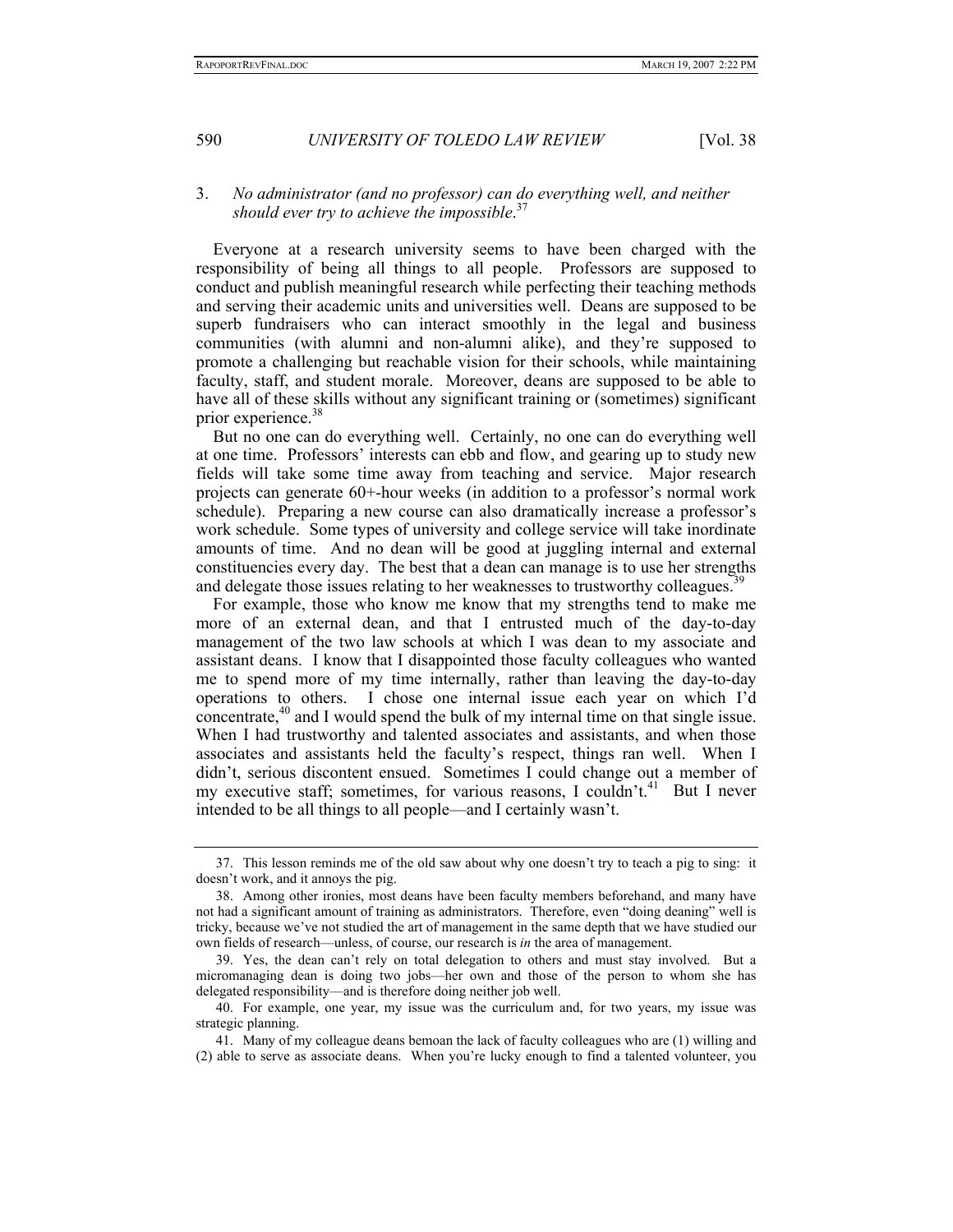#### 4. *The life of a full professor has all of the privileges and little to none of the risk that others face in their careers. Corollary: full professors can do more than they realize for their institutions when they lead by example.*

Tenured professors lead lives that are unencumbered by unreasonable demands. Full professors are supposed to continue the types of research that led to their national or international reputations in the first place; $42$  they are also supposed to teach well; and they are supposed to do their fair share of service. Tenured associate professors are at least well on their way to attaining national or international reputations as scholars. The popularity of post-tenure review policies<sup>43</sup> stems in part from those few faculty members who have abused the freedom of tenure.

Some of these professors have—to put it nicely—"retired in place." They haven't published in years, they don't teach well, and their service to their school, their university, or their profession (if it exists at all) is spotty. Many of these professors were hired when teaching, not research, was the top priority for their schools. The fact that they're not pulling their own weight under changed circumstances may have a slight negative effect on overall faculty morale, but not enough of a negative effect to warrant a full-court press to remove them.<sup>44</sup> Most deans would prefer that these professors change with the changed priorities of the school,<sup>45</sup> but there may be few formal mechanisms for encouraging such revitalization.

To the extent that the dean has the authority to put "retired in place" professors under a post-tenure development plan, such a plan may actually help with issues in teaching and research. Certainly, the dean can encourage greater service with strategic committee assignments. But when the dean doesn't have such power i.e., when the post-tenure review policy requires the faculty as a whole to place a colleague into a post-tenure development plan—it is the rare faculty that will take such a step, even in egregious cases. Not surprisingly, there's a tendency for the rest of the faculty to be patient with retired-in-place professors, on the "there but

start feeling very guilty about derailing that person's academic career. There's never a good solution to the tension between wanting to work with a talented associate dean/faculty colleague for as long as humanly possible and worrying about that person's long-term career.

 <sup>42.</sup> Based on my experiences in various law schools, I'm assuming that most research universities require a national or international reputation as a condition precedent for promotion to the rank of full professor.

 <sup>43.</sup> Although policies of post-tenure review exist at many universities and colleges, I wonder how many of those policies actually have teeth. For an interesting blog on post-tenure performance, see Jeff Harrison, *More on Post-Tenure Scholarship* (Sept. 13, 2006), http://moneylaw.blogspot.com/2006/09/more-on-post-tenure-scholarship.html.

 <sup>44.</sup> I have heard that the morale of some less-senior professors do suffer from the discrepancy between productivity and reward. I believe that, and I also believe Dick Chait's view that professors don't do research because of the raises that they might receive—they do research because they're driven to do research. For more information about Richard Chait, see Richard Chait Profile, http://hugse9.harvard.edu/gsedata/resource\_pkg.profile?vperson\_id=312 (last visited Feb. 2, 2007).

 <sup>45.</sup> In the "real world," there are real-life pressures for workers to adapt when the market changes.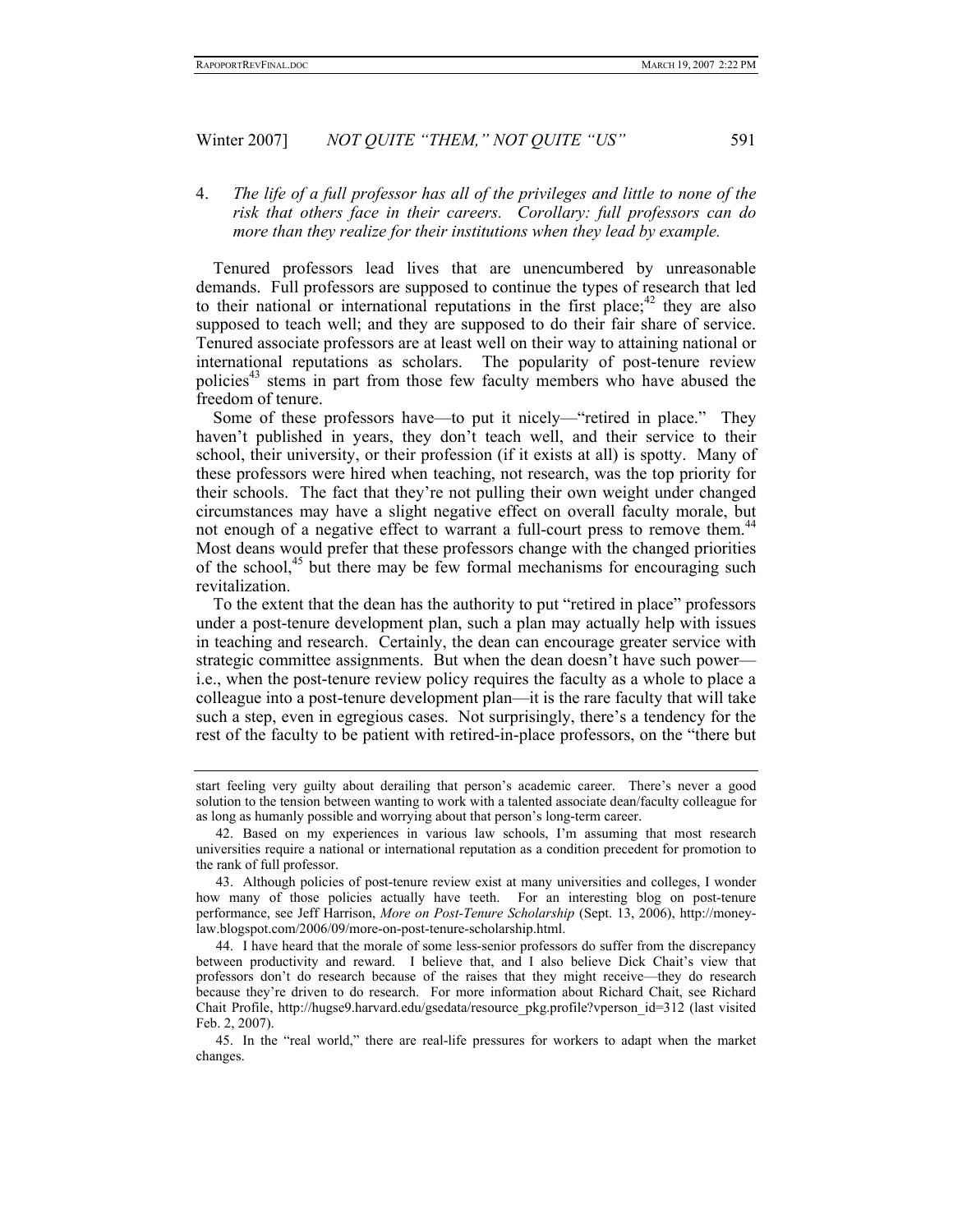for the grace of God go I" theory. Instead of a formal process, then, some senior members of the faculty may exert informal peer pressure to step up the pace. For the faculty that strongly values full participation in teaching, research, and service, that peer pressure does exist and may help. It's possible for either the dean or the faculty to strike the right balance of kindness and fairness, but there are still few real risks for professors who want to take life easy before they retire.<sup>46</sup>

There are also few social risks for shockingly bad behavior.<sup>47</sup> Although I've heard stories about uncollegial professors being denied tenure, I haven't seen any university rules that force professors to be civil to each other.<sup>48</sup> Different faculties have different cultures, and some cultures are more tolerate of idiosyncrasies than are others. I once spent a very pleasant coffee break at an American Association of Law Schools annual meeting visiting with a colleague at a different law school who told me that, when she was bored in faculty meetings, she passed the time deciding which of her colleagues most reminded her of Eeyore, Owl, Christopher Robin, and Pooh.<sup>49</sup> Others have attempted the

 48. I did read, with some surprise and much gratification, the University of Nevada, Las Vegas Bylaws, which include collegiality—defined as "the ability to work productively with colleagues, staff and students"—as one of the criteria for appointments and promotions. *See* Nevada System of Higher Education Governing Documents tit. 5, ch. 6 (Univ. of Nevada-Las Vegas Bylaws), § 16.3(B)(4) (one of the criteria for appointment at the Assistant Professor rank is "[c]ollegial potential, which is the potential ability to work productively with colleagues, staff and students"), *available at* http://system.nevada.edu/Board-of-R/Handbook/Title-5/t5-CH06.doc\_cvt.htm#t5c6c3; *id*. § 16.4(B)(4) (associate professors); *id.* § 16.5(B)(4) (full professors).

Although I have no idea how a faculty would measure collegiality in the abstract, and although the measurement of the absence of collegiality has its own difficulties, I'm intrigued by the incorporation of collegiality into the standards. Of course, collegiality and civility are not synonymous. One can "work productively" with colleagues without necessarily being civil, and one can be civil and so wildly uncooperative (via, perhaps, a passive-aggressive streak) as not to be collegial. And "collegiality" can also be used as a mask for other, less noble standards, such as conformity with a school's dominant philosophy. But there's something to the idea that, in a work environment, people should try to work together as best they can. For a cross-section of views on the use of collegiality in promotion and tenure decisions, see, e.g., Mary Ann Connell & Frederick G. Savage, *Does Collegiality Count?*, http://aaup.org/publications/Academe/2001/01nd/ 01ndcon.htm (last visited Feb. 23, 2007); Ann Hartle, *"Collegiality" a Criterion for Tenure? Why It's Not All Politics*, http://www.emory.edu/ACAD\_EXCHANGE/2004/decjan/hartle.html (last visited Feb. 23, 2007); Anonymous, *The Neglected Importance of Faculty Collegiality*, http://prawfsblawg.blogs.com/prawfsblawg/2006/08/the\_neglected\_i.html (Aug. 23, 2006, 01:34 PM); Jeff Harrison, *Jim's Utopia*, http://money-law.blogspot.com/2006/10/jims-utopia.html (Oct. 18, 2006, 01:50 PM). There's plenty of writing on the use of collegiality in promotion and tenure decisions, but these cites will get you started.

49. For a complete list of characters, see A.A. MILNE, WINNIE-THE-POOH (reissue ed. 1988).

 <sup>46.</sup> Such professors may receive smaller raises than their peers or receive fewer other perks but, on an hourly basis, they're quite well-compensated.

 <sup>47.</sup> Al Brophy has reminded me that some of the people who get their jollies from fomenting trouble may simply have too much time on their hands. If their hands were less idle, perhaps they would do less of the "devil's work." *See* e-mail from Alfred L. Brophy to author (Dec. 9, 2006) (on file with author) (discussing the reason behind the Elizabethan Poor Laws—premised on the idea that "idle hands are the devil's workshop").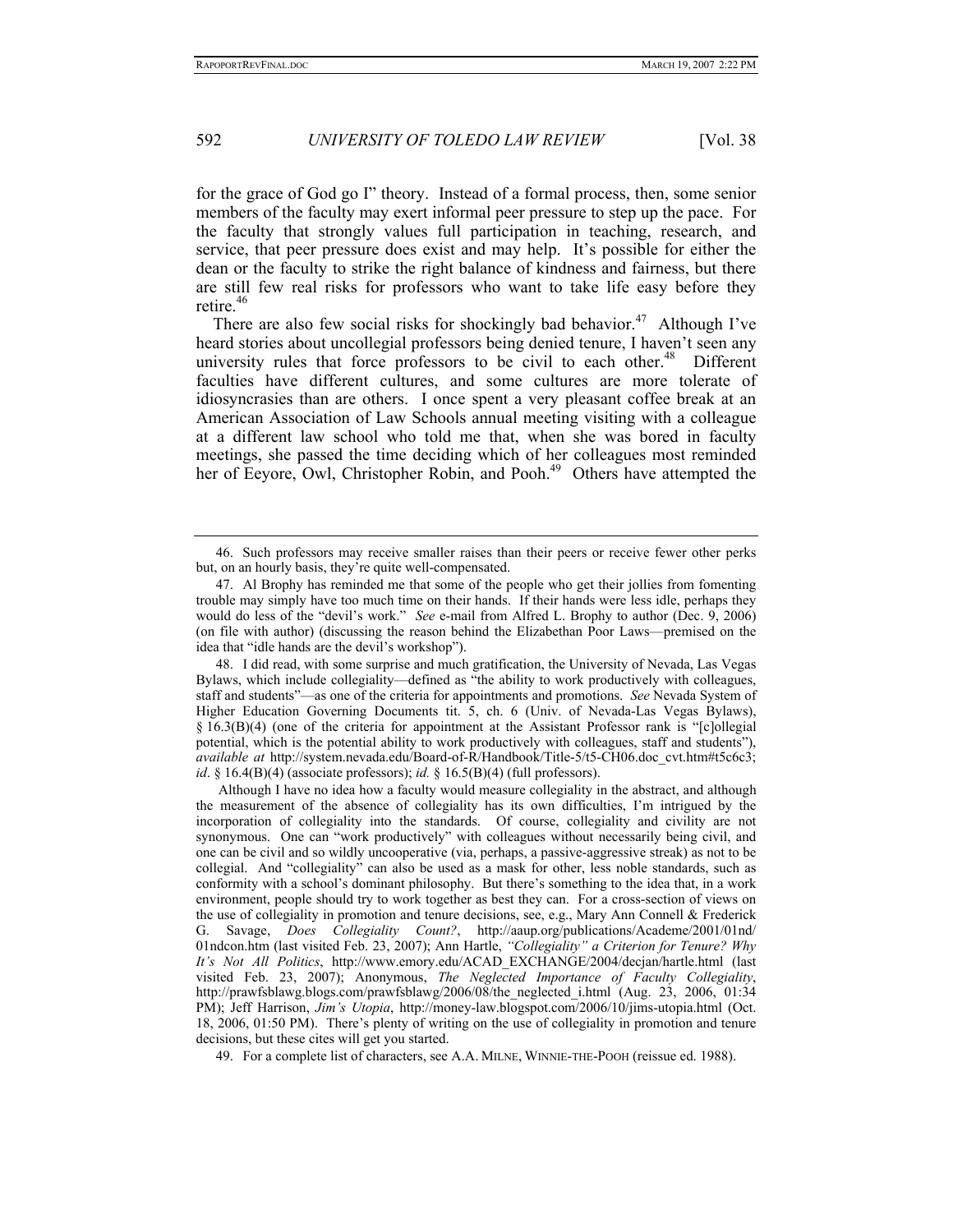matching of faculty archetypes with diagnoses from the DSM IV. $^{50}$  In all seriousness, though, I have heard about (and witnessed) public misbehavior of a grand scale, and to my dismay, the rest of the community seems to tolerate such behavior or at least just suffer it in silence.

There's a status differential at play, of course. Abuse can flow from peer-topeer or from peer-to-subordinate. Full professors can abuse each other or someone of lesser status; but it would be the rare assistant professor (or staff member) who would engage in a full-out attack on a full professor. Worse yet, when a full professor attacks someone with less status (e.g., pre-tenured professors or the staff—or the dean), there's no real defense, unless the professor's peers decide to take matters into their own hands. Deans who punish the worst offenders are buying themselves a charge of retaliation or of violating the miscreants' First Amendment right to free expression. Without a culture of civility in place, bad actors will escalate their attacks unless their colleagues *never* the dean—choose to speak out against such behavior.<sup>51</sup>

Paul Caron suggests a related point:

 [A decision to ignore the problem in the hope that it goes away creates a] "Stepford" law school [where] Deans and faculties . . . pretend there is no conflict, where nothing is discussed openly. The pot keeps boiling and eventually explodes. A good dean and faculty openly acknowledge conflict and deal with it in a healthy way. 52

Schools don't have to become "Stepford" law schools in order to perpetuate a culture that lets bullies flourish. Victor Flatt describes the problem in this way:

 [Addressing inappropriate faculty behavior] may be difficult to do because the ability to escalate and de-escalate attacks is asymmetric. Often, those who may believe that they are doing a good job by not going "public" [about] a colleague's

 <sup>50.</sup> AM. PSYCHIATRIC ASS'N, DIAGNOSTIC AND STATISTICAL MANUAL OF MENTAL DISORDERS DSM IV-TR (4th ed. 2000).

 <sup>51.</sup> In a recent CHRONICLE OF HIGHER EDUCATION issue, the paper's "The Faculty" section discussed a recent vote of no-confidence against a law dean, mentioning specifically that only tenured professors were allowed to vote, and observing that the pre-tenured professors were prohibited from voting in order to avoid putting their careers at risk. *See* Samantha Henig & Katherine Mangan, *Michigan State U. Law Faculty Wants to Oust Dean*, CHRON. HIGHER EDUC., Sept. 1, 2006, at 8.

The activity surrounding the decision of Gallaudet's board of trustees to terminate Dr. Jane Fernandes's presidency—even before she took office—shows the powerful effect when people take university matters to the public. Protesters blocked access to the Gallaudet campus, and pro- and anti-Fernandes forces argued for weeks about whether Dr. Fernandes should become Gallaudet's next president. *See, e.g.*, Diana Jean Schemo, *At College for Deaf, Trustees Drop New Leader,*  N.Y. TIMES, Oct. 30, 2006, *available at* http://www.nytimes.com/2006/10/30/education/ 30gallaudet.html?\_r=1&ref=todayspaper&oref=slogin. *See also* Nancy Rapoport, What Now, Gallaudet (Part I)?, http://money-law.blogspot.com/2006/11/what-now-gallaudet-part-i.html (Nov. 4, 2006, 01:17 CST); Nancy Rapoport, What Now, Gallaudet (Part II)?, http://moneylaw.blogspot.com/2006/11/what-now-gallaudet-part-ii.html (Nov. 5, 2006, 01:22 CST).

 <sup>52.</sup> E-mail from Paul Caron to author (Sept. 2, 2006) (on file with author) [hereinafter Caron email].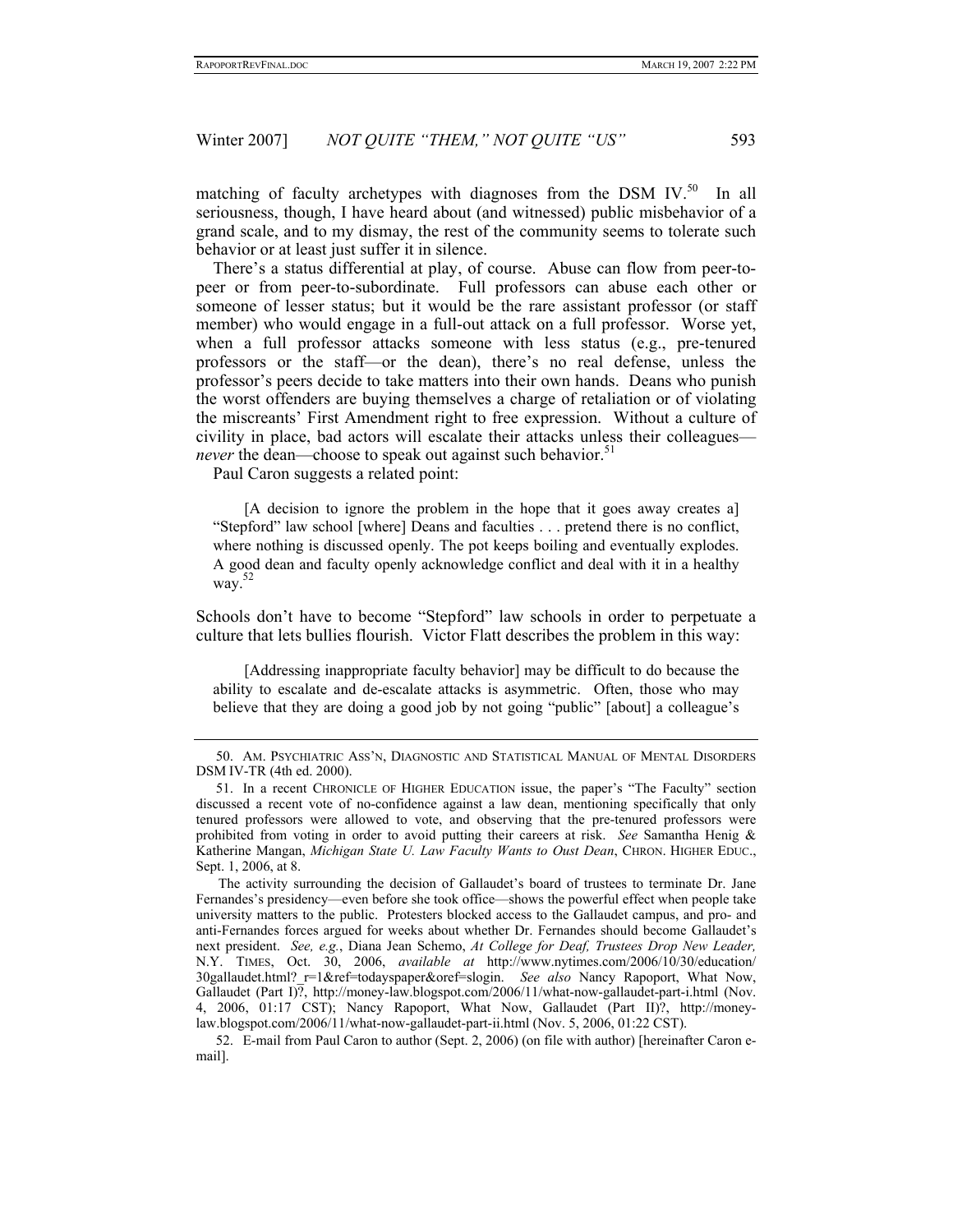bad behavior may be enabling [that behavior], but "going public" may also escalate or mimic bad behavior. This asymmetry need[s] to be addressed. A frank discussion among faculty about acceptability of behavior and consequences of not doing that may lead to a thoughtful way to address that situation.<sup>53</sup>

Victor is correct about the problem of asymmetry. I learned this problem the hard way,<sup>54</sup> and I plan to use my own experience to help others deal with faculty bullies.

5. *There is a difference between the acquisition and use of power for the status that it conveys and the acquisition and use of power for its ability to serve others. Corollary: There is also a difference between the use of power for the greater good and the use of power for one's private agenda.*

I have seen some people take on administrative tasks because they want to serve the greater good, and I have seen others take on those tasks because they want to become more important—to have more leverage over their colleagues, to

 <sup>53.</sup> Flatt e-mail, *supra* note 8.

 <sup>54.</sup> Some people have suggested that I left the deanship at the University of Houston Law Center because our rankings had dropped over time. That's not why I left, although I don't mind being the poster child for why the misuse of the rankings is a bad thing. *See* Am I the Poster Child for Why the USNWR Rankings Are Bad?, http://money-law.blogspot.com/2007/01/am-i-posterchild-for-why-usnwr.html (Jan. 16, 2007, 10:25 CST); Closure (?) on *National Jurist* article, http://nancyrapoport.blogspot.com/2007/01/closure-on-national-jurist-article.html (Jan. 24, 2007, 07:09 CST); Touching a Nerve at *The National Jurist?*, http://nancyrapoport.blogspot.com/2007/ 01/touching-nerve-at-national-jurist.html (Jan. 30, 2007, 14:33 CST). I also didn't leave because of the brouhaha caused by some of our students at the April 2006 faculty meeting. I didn't even leave because of the unconscionable behavior of a handful of faculty members in encouraging certain students to commit career *seppuku* by sending screeds to groups of alumni and posting them on GreedyAssociates.com. (To get a flavor of some of these postings, see generally Postings of Greedy Texas Board to http://www.infirmation.com/bboard/clubs-view-all.tcl?topic=Greedy%20 Texas&start\_idx=25574 (last visited Feb. 23, 2007) and Postings of Student Revolt at Houston over USNWR Rank to http://www.autoadmit.com/thread.php?thread\_id=398291&mc=143&forum\_id=2 (last visited Feb. 23, 2007)). Nor did I leave because the brouhaha had been orchestrated (and the student disturbance stoked) by a few faculty members who had tried for years to "persuade" me to leave the deanship. And by "persuade," I mean "threaten": last year, one of them sent in a colleague to inform me that, if I didn't resign voluntarily, he would raise such a public stink that my career would be "ruined permanently."

I left because only one senior colleague publicly challenged the bullying and mobbing behavior. At the end of the day, I decided that the battle for the school's personality was a battle that the faculty, and not just the dean, should fight. For an on-point take on academia and mobbing behavior, see John Gravois, *Mob Rule: In Departmental Disputes, Professors Can Act Just Like Animals*, CHRON. HIGHER EDUC., Apr. 14, 2006, at 10. At Houston, the pre-tenured and clinical faculty could not speak out, and the rest of the moderate senior faculty members either spoke to the bullies in private (or not at all). Of course, I don't mean to say that all of the other faculty members supported me. Some did; some didn't. Most of them just wanted the all-out war to end, so that they could do their jobs well and without unnecessary distraction. I resigned because I figured that, if the faculty was willing to accept such uncivil behavior as a legitimate way to resolve disputes, I no longer wanted to continue there as the dean or as a faculty member. Currently, the contentiousness that had long characterized the Law Center's reputation has calmed down considerably, and I hope that this change lasts.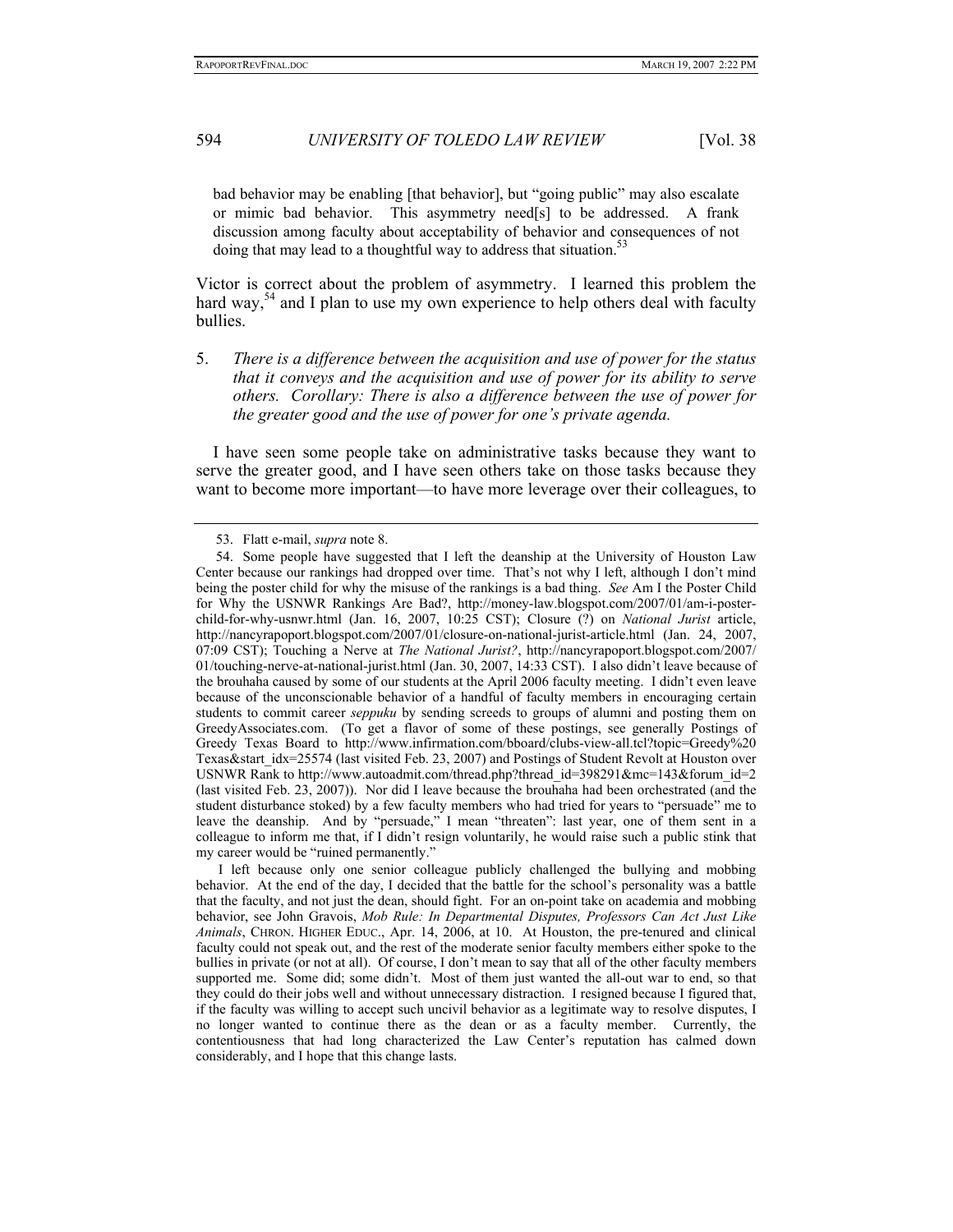build their resumes, or to justify a stalled research agenda. After a few weeks, it's easy to tell the difference between these two types of people. Those who become administrators in order to serve others spend a fair amount of time biting their lips and not sending tit-for-tat e-mails every time they're provoked. They're willing to do the less glamorous, time-consuming, and occasionally thankless jobs.55 Those who want power for its own sake take active measures to retaliate for real or imagined slights. One of the nicest compliments I ever received was from a colleague who became a dean at another school and told me, "You made it all look so easy." Administration isn't easy; but the secret is to absorb a lot of the stress and complications so that those whom you serve don't see how difficult deaning really is.

#### 6. *Making principled decisions will leave someone vulnerable to anyone who doesn't operate with the same constraints.*

Conflict resolution is never easy. One hopes that both sides play by the rules, but that hope isn't always fulfilled. When I attended the new deans' boot camp in  $1998$ ,<sup>56</sup> several senior deans impressed upon us the principle that the best deans never retaliate. And, by and large, I still believe in that principle. Unfortunately, when the other side to a dispute doesn't play by the same rules, the decision not to retaliate has its particular costs.

I've witnessed people lying about conversations that I've had with them, and I've seen them claim that decisions I made—in accordance with their advice were made without their input or, worse yet, in opposition to their input. (Blaming the dean for accepting their *sotto voce* advice keeps them on their disgruntled colleagues' good side, but it's a cowardly thing to do.) I've had several opportunities to interact with professors who delight in bad-mouthing deans to alumni. My refusal to link cause and effect probably encouraged them to continue their undermining behavior. I'd love to find a way other than retaliation to deal with such attacks, but I don't know what else might work.<sup>57</sup>

 <sup>55.</sup> Thanks to Paul Caron for mentioning this important point. *See* Caron e-mail, *supra* note 52. Paul also correctly points out that one way to highlight a culture of servant-leadership is to rotate the "plum assignments … among faculty so people do not view positions as a sinecure." *Id*.

 <sup>56.</sup> Yes, there is such a thing as the new deans' boot camp. *See, e.g.*, Nancy B. Rapoport, *"Venn" and the Art of Shared Governance*, 35 U. TOL. L. REV. 169, 173 n.11 (2003).

 <sup>57.</sup> Pete Wentz has suggested that a good way to link cause and effect more clearly, without being accused of retaliation, is to meet yearly with each faculty member and reach an agreement on the faculty member's goals for the year. That way, an unexplained failure to meet those goals would reduce that person's raise for the coming year. E-mail from Pete Wentz to Nancy Rapoport (Sept. 28, 2006) (on file with author). Pete's suggestion is similar to how some land-grant universities operate, by specifying which portion of each professor's appointment should be allocated to research, teaching, and service. I like the idea of adjusting people's work to their strengths, *see, e.g.*, MARCUS BUCKINGHAM, NOW, DISCOVER YOUR STRENGTHS (2001); MARCUS BUCKINGHAM & CURT COFFMAN, FIRST, BREAK ALL THE RULES: WHAT THE WORLD'S GREATEST MANAGERS DO DIFFERENTLY (1999), but I've never been able to persuade a faculty to go along with the idea. One of my colleagues posited that the dean had no right to tell him what to do, ever. It's hard to come up with a mutual understanding of responsibilities under such circumstances.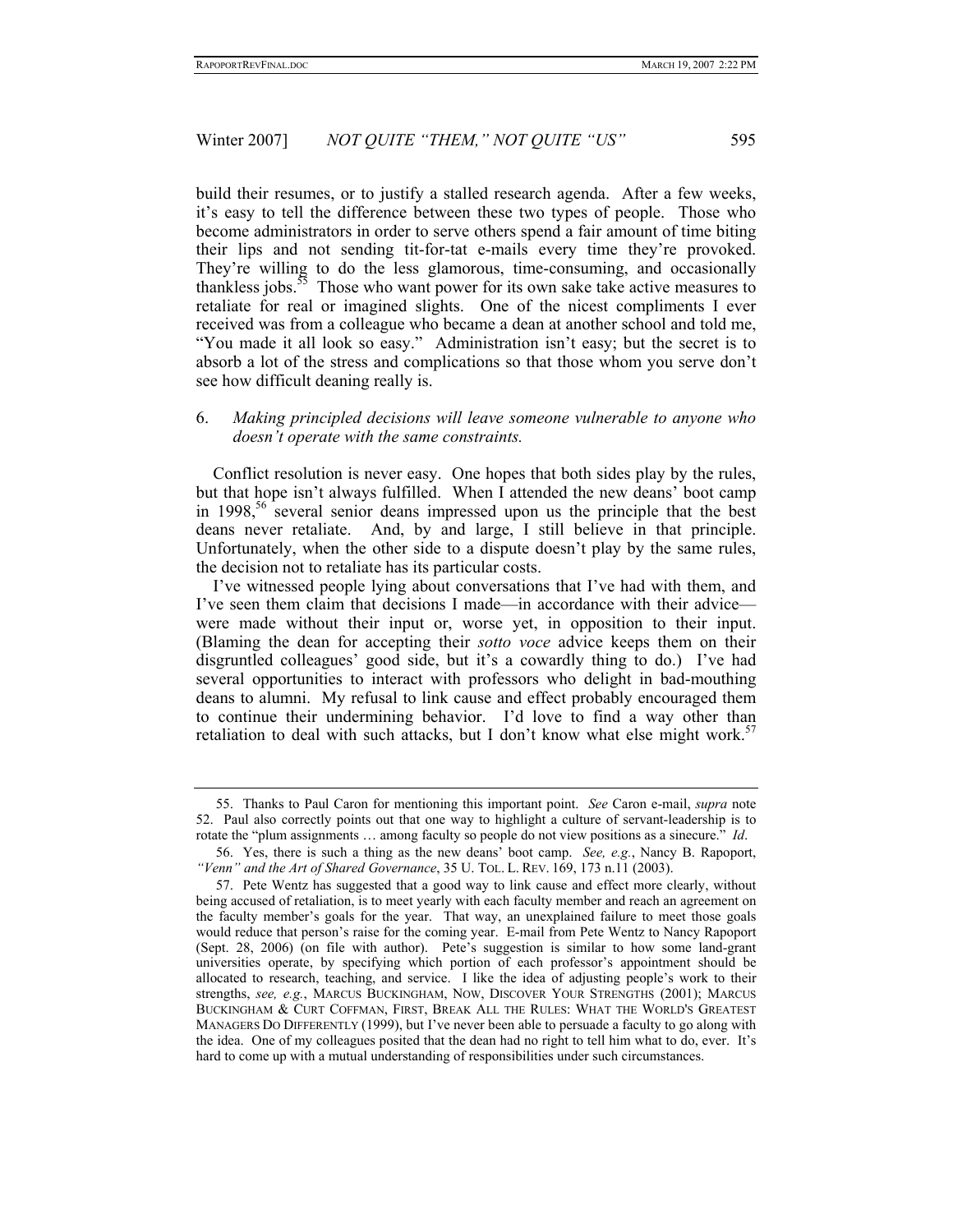Retaliation will also chill legitimate complaints, and that long-term cost to the institution is probably not worth the short-term satisfaction to the dean. $\frac{3}{5}$ 

7. *Faculty colleagues may see some glimpses of a person's personality behind his work façade, but administrators see very different glimpses, both good and bad.*

I've learned too much about my colleagues' health concerns, relationship problems, quirks, and veracity issues to be able to dismiss that knowledge completely. I'm hoping that my memory dims quickly about the first three categories, but I plan to keep remembering those people who only have a nodding acquaintance with the concept of honesty. Sometimes during my deanships, I would wonder if those people who tended to "act out" in dealing with me remembered that I had my own personality (and my own baggage) as well.<sup>59</sup> On my charitable days, I assumed that they were reacting to the dean as an iconic figure, rather than to me as a person—and I think that, for virtually all of them, my assumption was correct.

8. *The dean's job can be all-consuming, but those who don't want to be career administrators must find ways to hold some part of themselves back from the job.*

Some of my colleagues criticized me for continuing to write and teach while I was dean, arguing that I should have been devoting all of my time to the deanship.<sup>60</sup> Had I followed their advice, I might have been a marginally more effective dean, but I would have lost my immediate understanding of what made my colleagues' jobs so difficult.<sup>61</sup> More important, I would have found it harder to walk away from the job. Eight years of just deaning, without my writing or teaching, would have cost me my ability to contribute to my own fields of bankruptcy law and professional responsibility, and I would not have been able to begin my new research in governance issues and ethics. I might have stayed on as dean because I was afraid to be a faculty member again.

 <sup>58.</sup> In order for a dean to be able to deal effectively with miscreants, that dean needs the strong support of the central administration. Without that support, there is very little (if anything) that the dean can do to change a community's behavior. I learned *this* lesson the hard way, too. Private, verbal support from a provost is worth the paper it's not printed on.

<sup>59</sup>*. Cf*. Nancy B. Rapoport, *Decanal Haiku,* 37 U. TOL. L. REV. 131 (2005).

 <sup>60.</sup> Now I know where I could have found time to walk the hallways and visit with colleagues. Of course, had I walked those hallways more, I would have had less time to visit with our alumni and the legal and business communities. In talking with a social-worker friend recently, he pointed out that I spent my time where I received the most rewarding interactions. I've noticed, though, that the interim dean at Houston is better than I was at communicating to the faculty what he's been doing as a dean and as a scholar. I've also noticed that the faculty seems more comfortable with the interim dean's travel schedule, which is just as busy as the one I had.

 <sup>61.</sup> It's probably not a great idea to teach and write in the first year of deaning. There's just so much to learn in that first year, both about the job *qua* job and about the institution.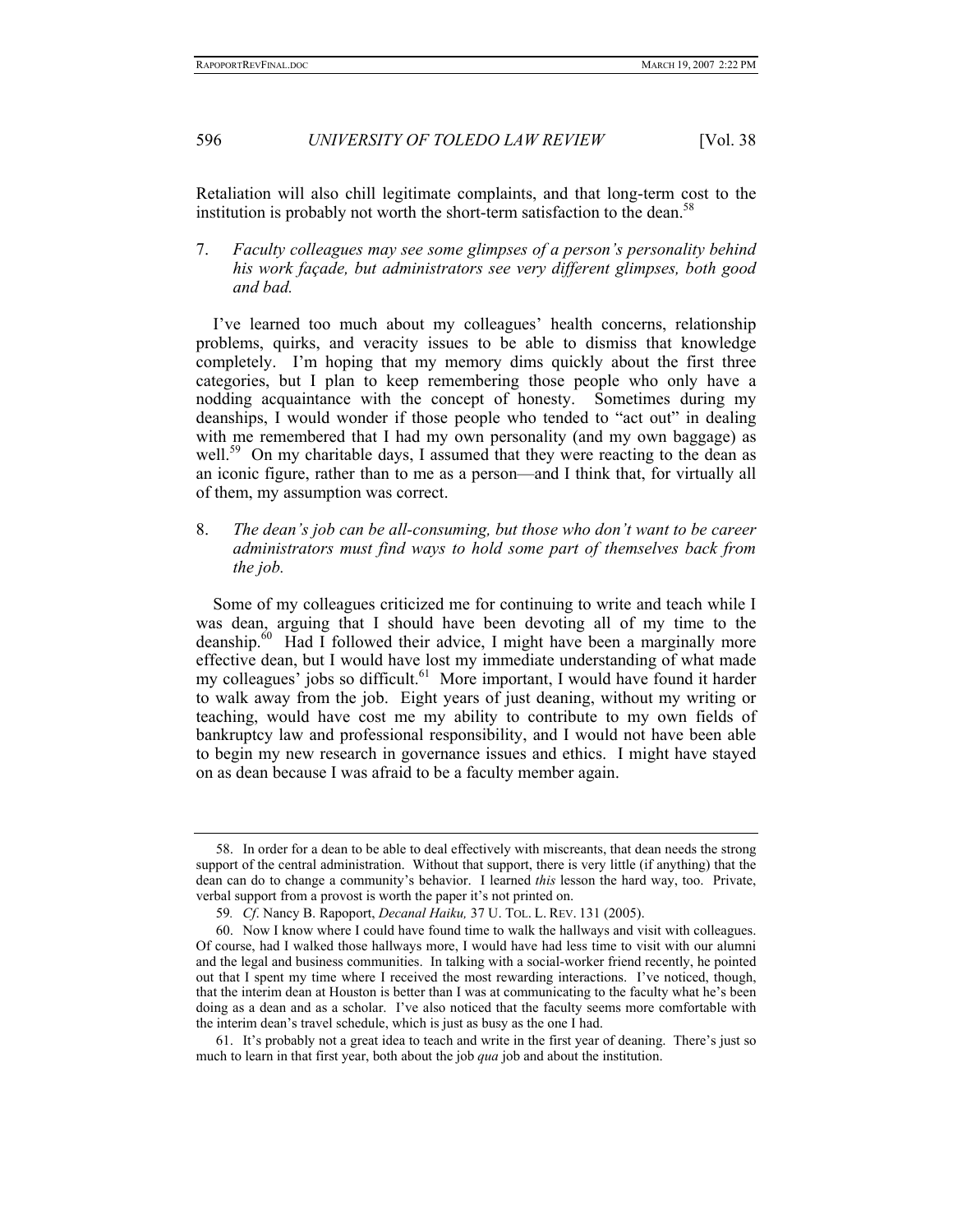In response to those people who think that administrators should spend all of their time working for the institution, I want to emphasize that any faculty member who participates in administration—by directing a program or serving as a dean or associate dean—is voluntarily sidelining part of his career during his stint in administration. That sidelining is a high price to pay for providing necessary service. Therefore, administrators need to take the time to continue at least some of their research and teaching. Otherwise, their return to faculty status will be difficult or impossible.

#### 9. *The need for the dean to have a public, on-call role can wreak havoc on her personal relationships.*

A deanship is a seventy to ninety hour week for somewhere between forty-five and fifty-two weeks a year. It is well-nigh impossible to do a good job as a dean in only forty or fifty hours a week. And deans are almost always on duty. There's always one more contact that the dean can make, one more speech that she can give, one more memo that she can read (or write). I was not able to balance the job and the personal life well. Thank goodness that I had very understanding family and friends. I'm now in the position of trying to catch up in my personal life for all of those missed opportunities, and I have to overcome years of bad habits. I can't say that I've managed to redistribute the balance between work and personal life completely. I'm still a workaholic at heart, because I find what I do extremely absorbing. But I'm trying to set the fulcrum more in the center than I've done for the past eight years.

There's another risk of the public, on-call life: the risk of suppressing one's own personality. As difficult as it may be for some people to believe, I suppressed my natural ebullience in many of my daily activities as dean. I dressed and acted more formally as a dean than I ever did as a professor. I'm now in the process of finding my way back to my own personality. My clothes reflect more of my own style,<sup>62</sup> and my demeanor is considerably less buttonedup.63 I'm more physically fit than I've been in several years, and my stress level has decreased dramatically. My two deanships didn't alter my personality to the core, but they did distort it considerably. I'm still dealing with my reactions to the events of the past few years, including a lingering feeling of vulnerability. It's very hard to incorporate my rediscovered personality into the lessons that I've learned as a dean, but it's a necessary process.

I don't regret serving as an associate dean and, later, as a dean—not for one minute. I had the privilege to help shape three institutions, and I got to befriend people I'd never have met but for my administrative role.<sup>64</sup> I worked side-byside with some of the most talented professors, staff members, and lawyers I'll

 <sup>62.</sup> Or lack thereof.

 <sup>63.</sup> My hair is back to its unnatural red color, now that I've returned to my love of ballroom and Latin dancing.

 <sup>64.</sup> New York University President John Sexton calls this phenomenon being a "comma person." You get to travel in circles in which you know why everyone else in the room is there, and you know that you're there because of your role as "X, the dean."